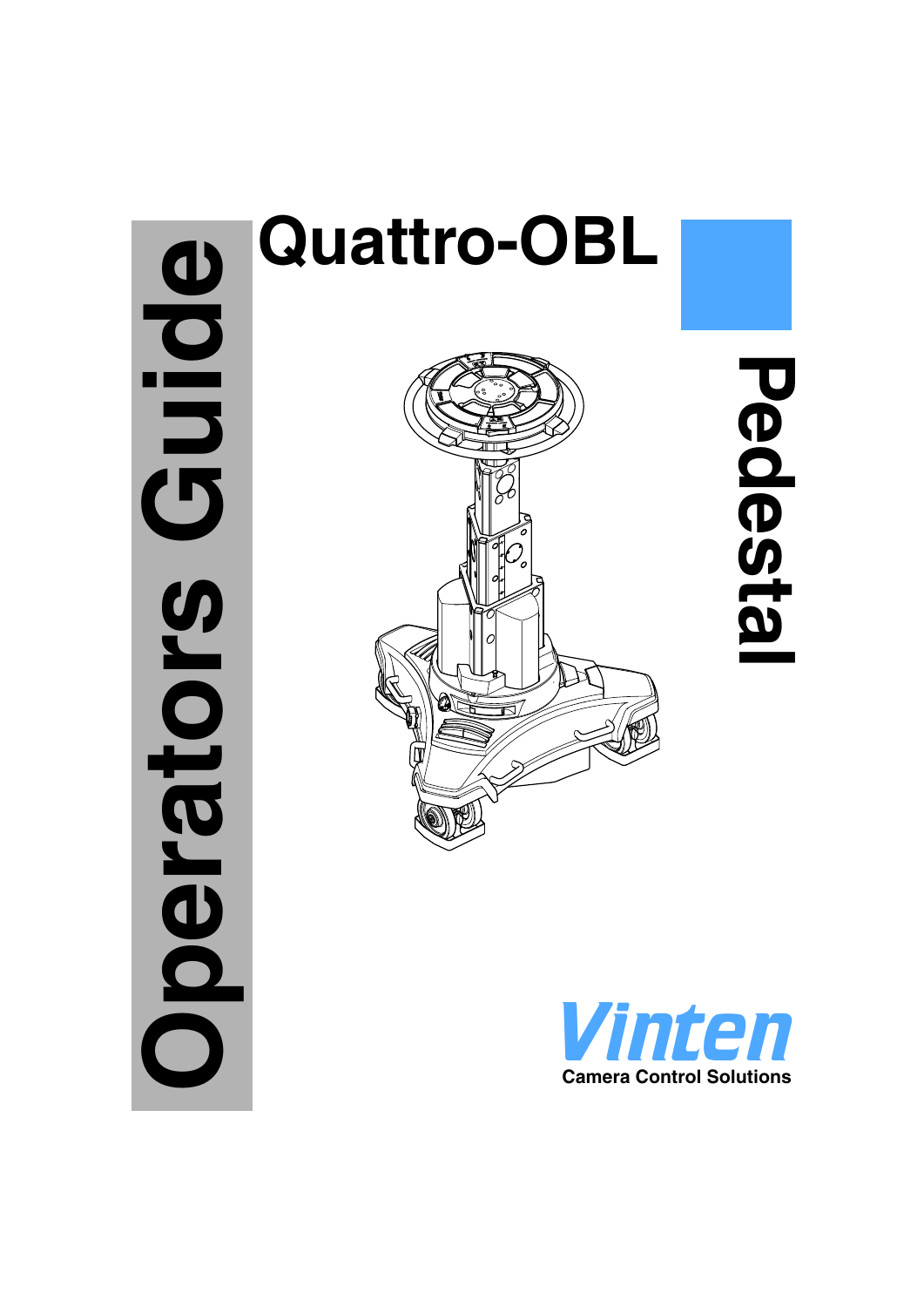# **Quattro-OBL PEDESTAL**

**Publication Part No. V4002-4980 Issue 2**

Copyright © Vinten Broadcast Limited 2006

All rights reserved throughout the world. No part of this document may be stored in a retrieval system. transmitted, copied or reproduced in any way including, but not limited to, photocopy, photograph, magnetic or other record without the prior agreement and permission in writing of Vinten Broadcast Limited.

> Vinten is a registered trademark of Vinten Broadcast Limited. Printed in Great Britain by DPS Newmarket.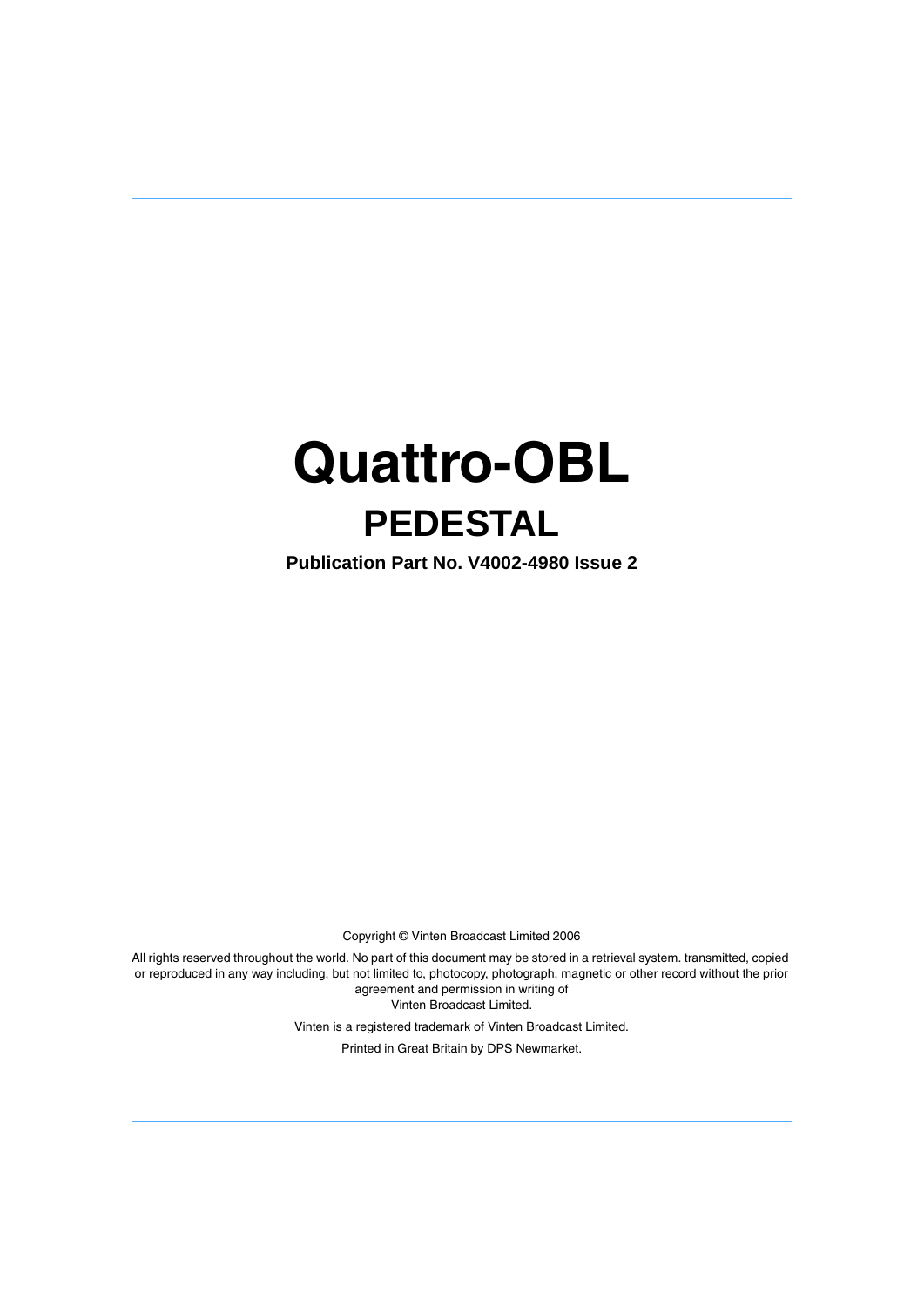

# **Foreword**

This operators guide is issued for the Vinten® Quattro-OBL Pedestal, Part No. V4002-0002. The guide provides instructions for operation and routine maintenance. It also lists user-replaceable spare parts and optional accessories.

To order spare parts or obtain further information, please contact Vinten Broadcast Limited or your local distributor (see back cover).



**WARNING! Read the Safety Section on [page 4](#page-3-0) before using this pedestal or attempting any adjustment or repair.**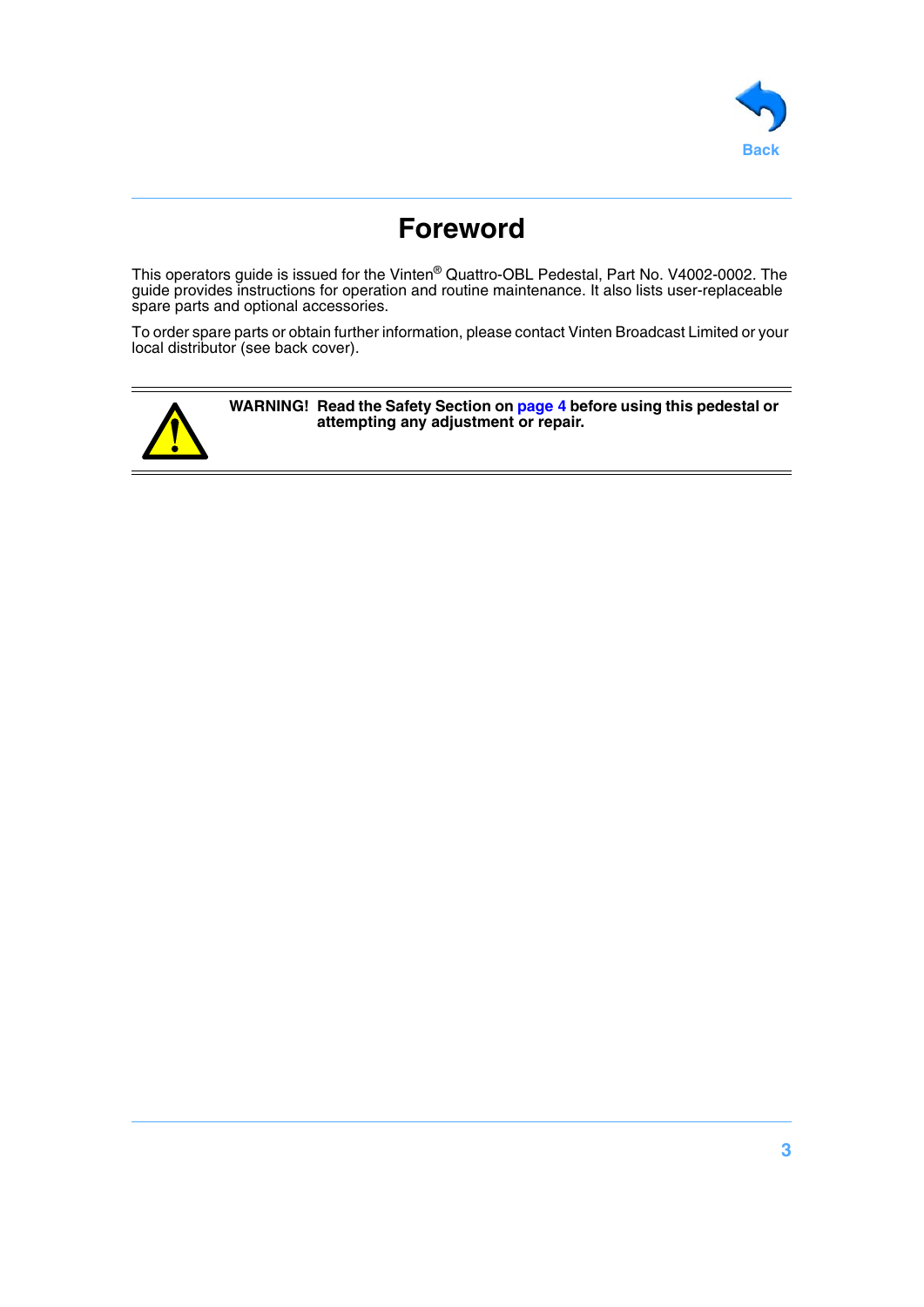

# **Safety - Read This First**

#### <span id="page-3-0"></span>**Warning symbols in this operators guide**



Where there is a risk of personal injury, injury to others, or damage to the pedestal or associated equipment, comments appear, highlighted by the word **WARNING!** and supported by the warning triangle symbol.

#### **Warning symbols on the pedestal**



On encountering the warning triangle and open book symbols it is imperative that you consult this operators guide before using this pedestal or attempting any adjustment or repair.

# **Critical data**

<span id="page-3-1"></span>

| Pedestal                    | 117 kg (257 lb)  |
|-----------------------------|------------------|
| Trim weights (11 off) total | 7.5 kg (16.5 lb) |
| Load                        |                  |
| Maximum recommended load    | 105 kg (231 lb)  |
| <b>Pressure</b>             |                  |



Maximum pressure 16.3 bar (236 psi)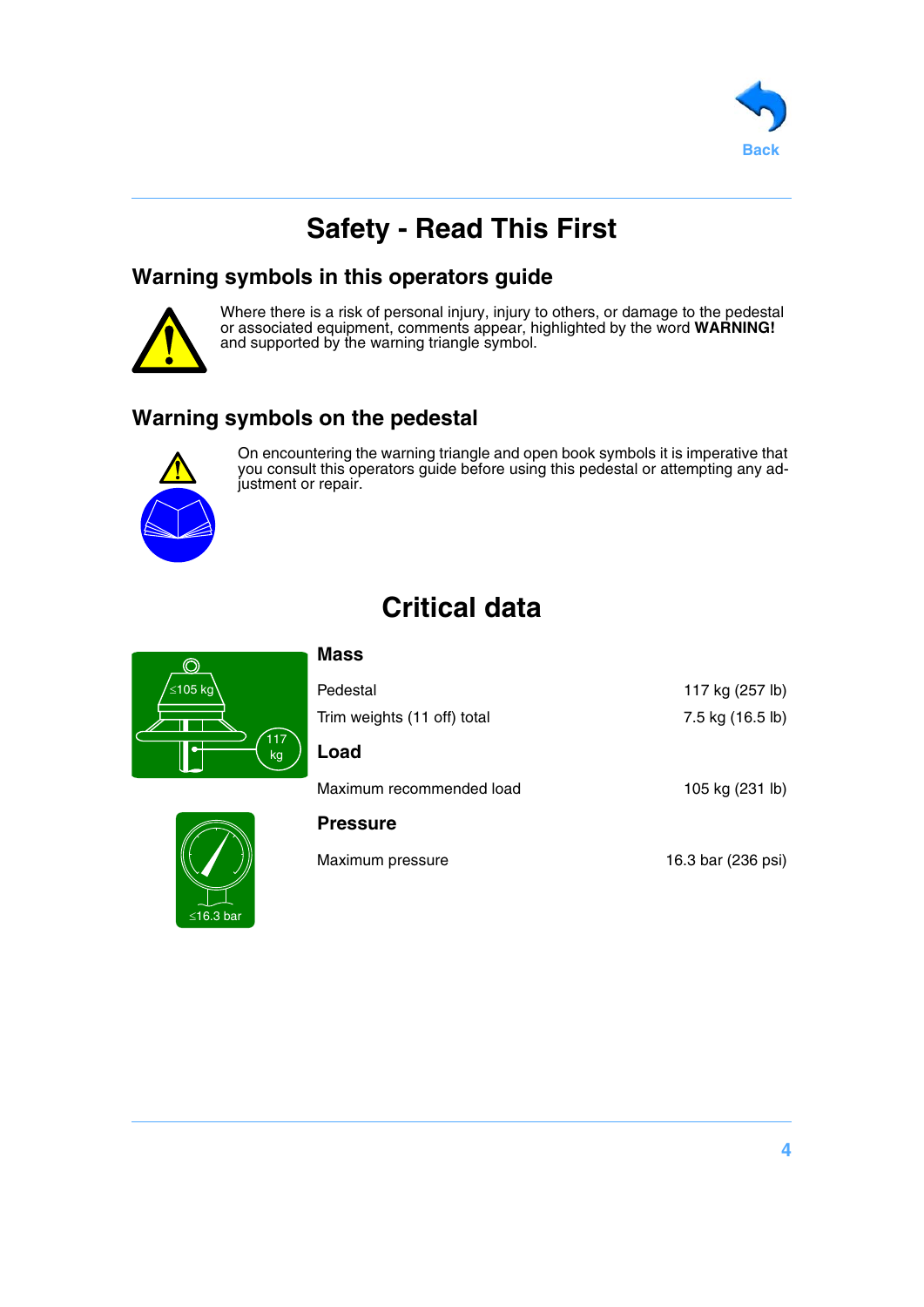

# **Contents**

|                                                                | Page |
|----------------------------------------------------------------|------|
|                                                                |      |
|                                                                |      |
|                                                                |      |
|                                                                |      |
|                                                                |      |
|                                                                |      |
| <b>Operation</b>                                               |      |
|                                                                |      |
|                                                                |      |
|                                                                |      |
|                                                                |      |
| Pressurizing the pedestal                                      |      |
| Pressurizing the pedestal from an external pressure source  14 |      |
|                                                                |      |
|                                                                |      |
|                                                                |      |
|                                                                |      |
|                                                                |      |
|                                                                |      |
|                                                                |      |
|                                                                |      |
|                                                                |      |
|                                                                |      |
|                                                                |      |
| <b>Servicing</b>                                               |      |
|                                                                |      |
|                                                                |      |
|                                                                |      |
|                                                                |      |
|                                                                |      |
|                                                                |      |
|                                                                |      |

#### **Associated Publication**

Quattro-OBL Pedestal Maintenance Manual Part No. V4002-4990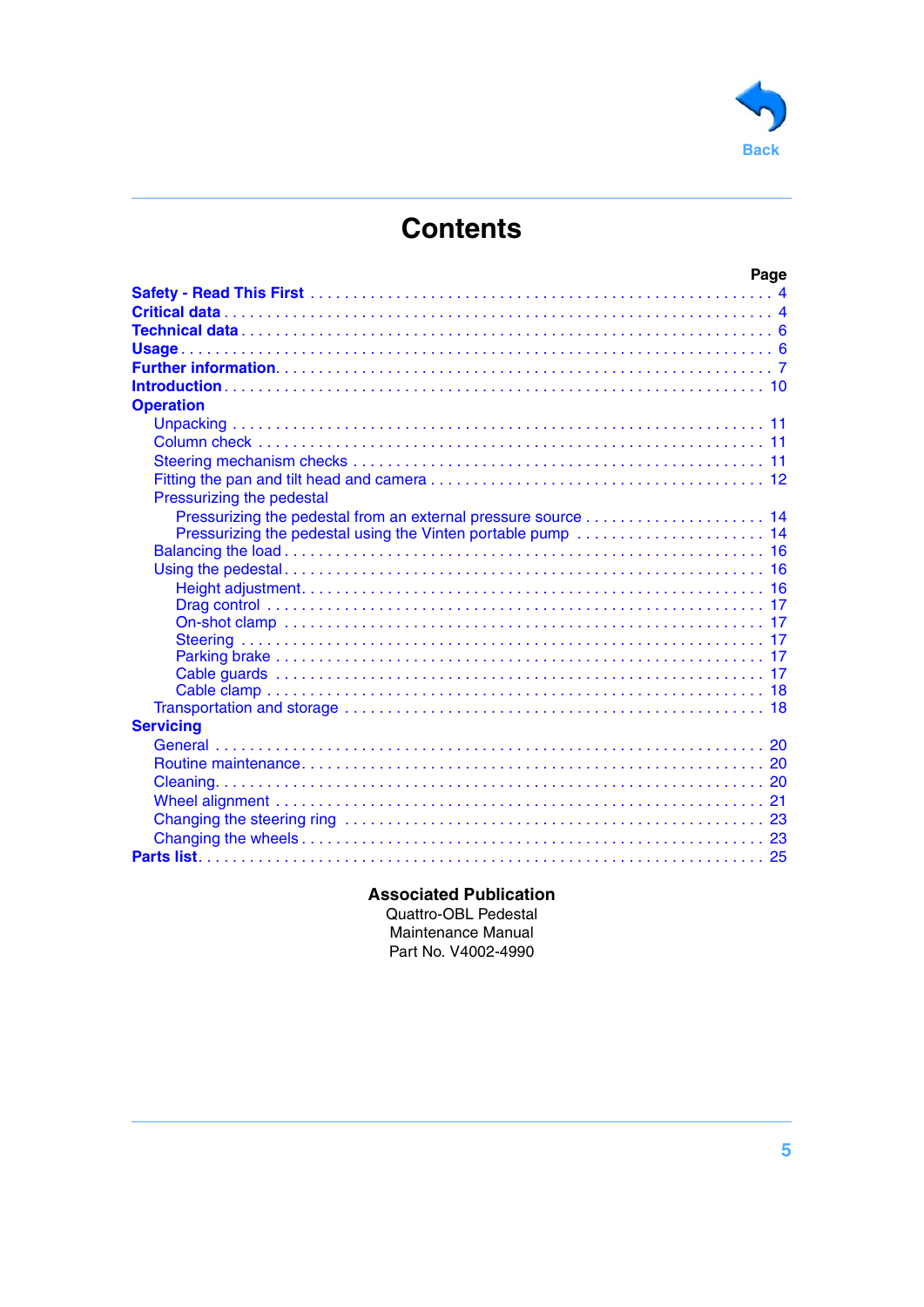

# **Technical data**

<span id="page-5-0"></span>

| Payload                               | 105 kg (231 lb)     |
|---------------------------------------|---------------------|
| Pedestal weight                       | 117 kg (257 lb)     |
| Trim weights                          |                     |
| main (5 x 1.0 kg)                     | 5.0 kg (11 lb)      |
| auxiliary $(6 \times 0.5 \text{ kg})$ | 3.0 kg (6.6 lb)     |
| Minimum height                        |                     |
| with 200 mm wheels                    | 49.8 cm (19.6 in.)  |
| with 160 mm wheels                    | 46.8 cm (18.4 in.)  |
| Maximum height                        |                     |
| with 200 mm wheels                    | 149.8 cm (59 in.)   |
| with 160 mm wheels                    | 146.8 cm (57.8 in.) |
| Ground clearance                      |                     |
| with 200 mm wheels                    | 5 cm (2 in.)        |
| with 160 mm wheels                    | 2 cm (0.8 in.)      |
| On-shot stroke                        | 100 cm (39.4 in.)   |
| Doorway tracking width                | 98 cm (38.5 in.)    |
| Transit doorway width                 |                     |
| Small steering ring                   | 87 cm (34.3 in.)    |
| Large steering ring                   | 91.3 cm (36 in.)    |
| <b>Maximum Working Pressure</b>       | 16.3 bar (236 psi)  |
| <b>Relief Valve Pressure</b>          | 18 bar (261 psi)    |

#### **Usage**

<span id="page-5-1"></span>The Quattro-OBL Pedestal is designed for use on location and in video and film studios to support and balance a pan and tilt head, camera and ancillary equipment up to a recommended maximum weight of 105 kg (231 lb).

The Quattro-OBL Pedestal is intended for use by television camera operators.



**WARNING! If you do not understand how to operate this pedestal, do not attempt to use it. Maintenance beyond that detailed in this Operators Guide must be performed only by competent personnel in accordance with** 

**the procedures laid down in the Maintenance Manual.**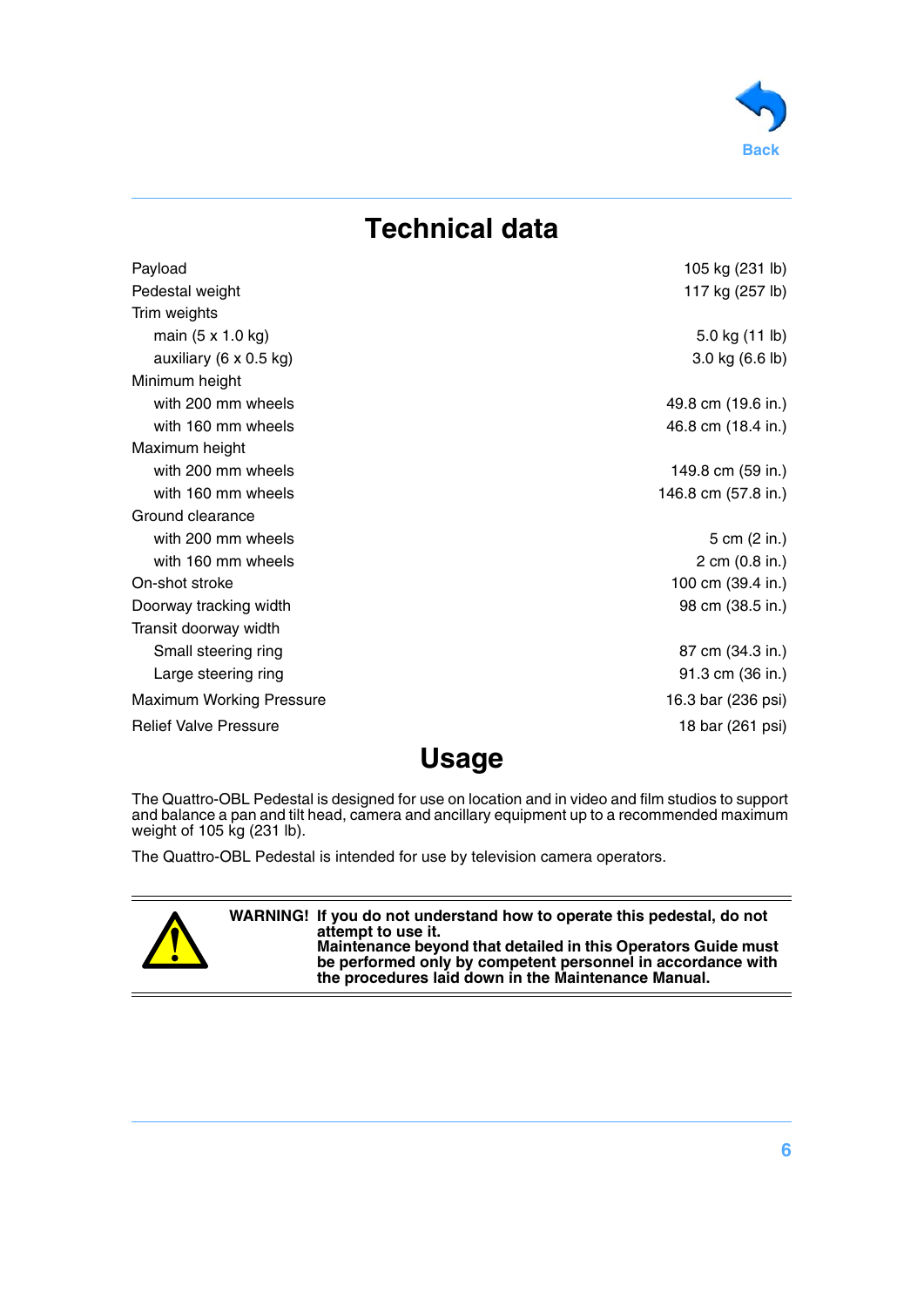

# **Further information**

<span id="page-6-0"></span>For further information or advice regarding this pedestal, please contact Vinten Broadcast Limited, your local Vinten distributor (see back cover) or visit our website.

For full details on maintenance and spare parts, please refer to the Quattro-OBL Pedestal Maintenance Manual and Illustrated Parts List - Publication Part No. V4002-4990.This is obtainable from Vinten Broadcast Limited or your local Vinten distributor. For information on-line, visit our website at

#### **www.vinten.com**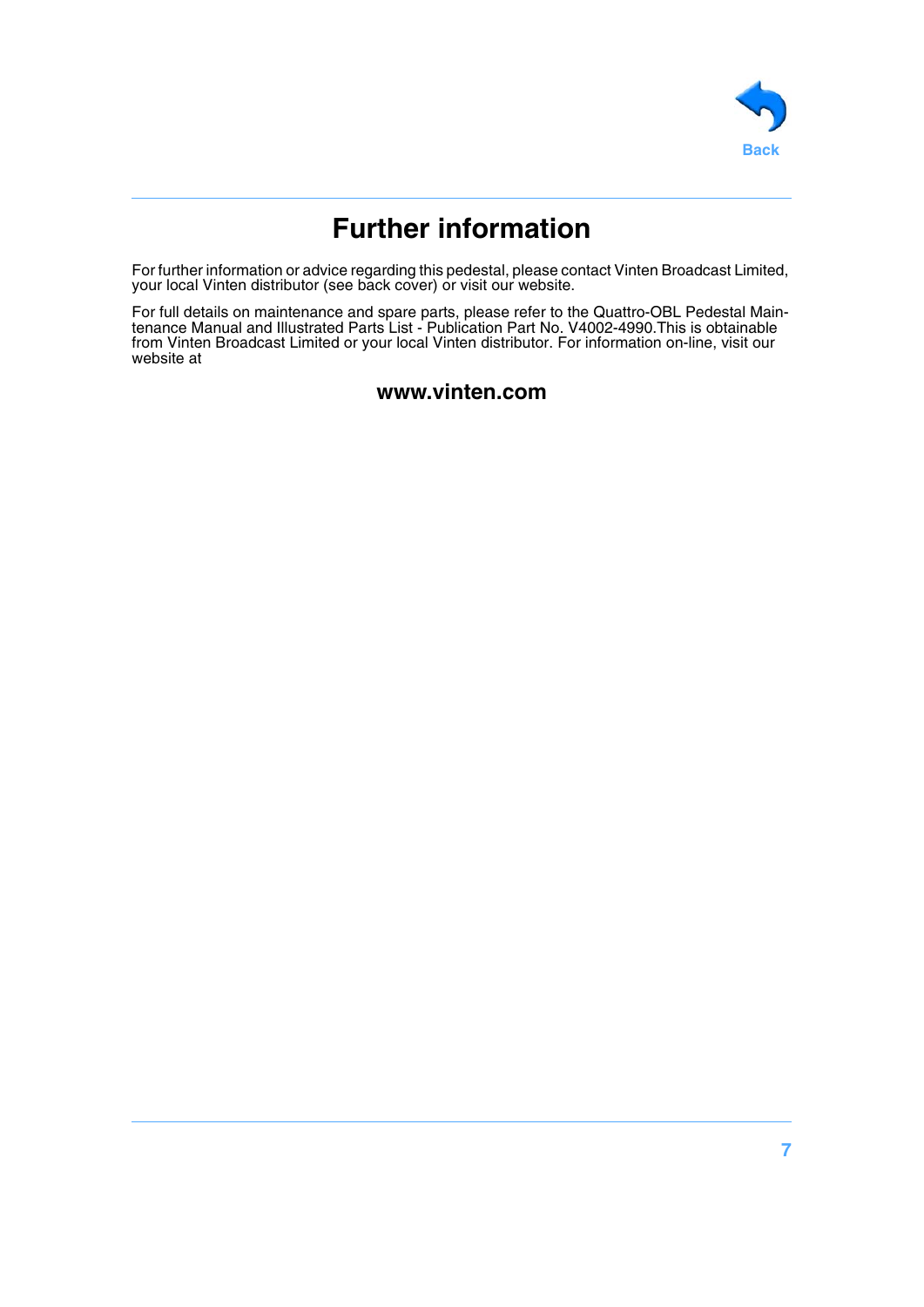<span id="page-7-10"></span><span id="page-7-9"></span><span id="page-7-8"></span><span id="page-7-7"></span><span id="page-7-6"></span><span id="page-7-5"></span><span id="page-7-4"></span><span id="page-7-3"></span><span id="page-7-2"></span><span id="page-7-1"></span><span id="page-7-0"></span>

<span id="page-7-20"></span><span id="page-7-19"></span><span id="page-7-18"></span><span id="page-7-17"></span><span id="page-7-16"></span><span id="page-7-15"></span><span id="page-7-14"></span><span id="page-7-13"></span><span id="page-7-12"></span><span id="page-7-11"></span>

**Quattro-OBL Pedestal**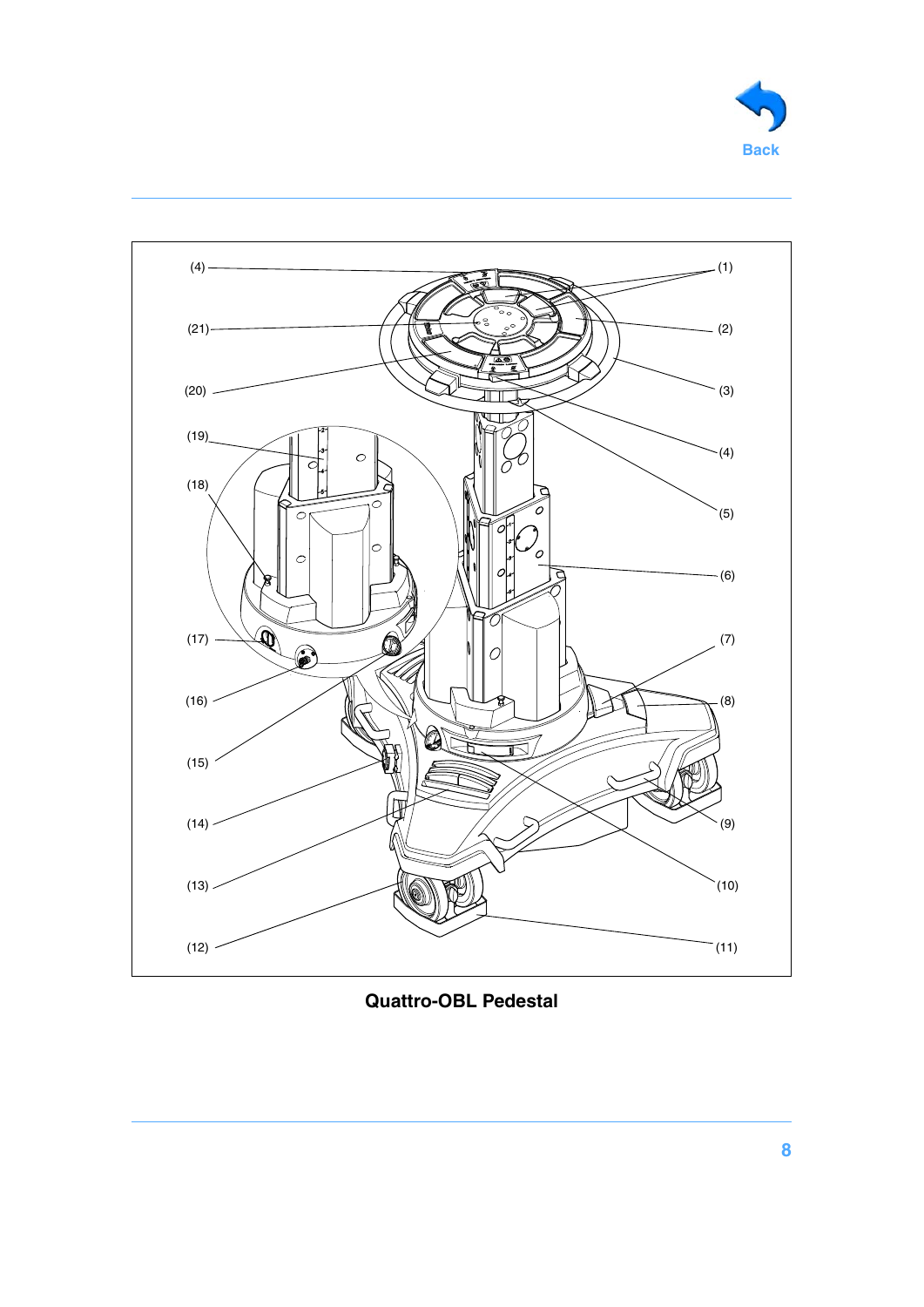

#### **Quattro-OBL Pedestal**

| (1)  | Trim weight - auxiliary     |
|------|-----------------------------|
| (2)  | Weight tray                 |
| (3)  | Steering ring               |
| (4)  | Safety catch                |
| (5)  | Steering indicator          |
| (6)  | Moving column               |
| (7)  | Crab/steer changeover pedal |
| (8)  | Parking brake pedal         |
| (9)  | Lifting handle              |
| (10) | On-shot clamp               |
| (11) | Cable guard                 |
| (12) | Twin wheel                  |
| (13) | Trim weight stowage         |
| (14) | Cable clamp                 |
| (15) | Pressure gauge              |
| (16) | Schrader valve and cap      |
| (17) | Drag control                |
| (18) | Lock spigot                 |
| (19) | Markable Height Indicator   |
| (20) | Trim weight - main          |
| (21) | Four-bolt mounting plate    |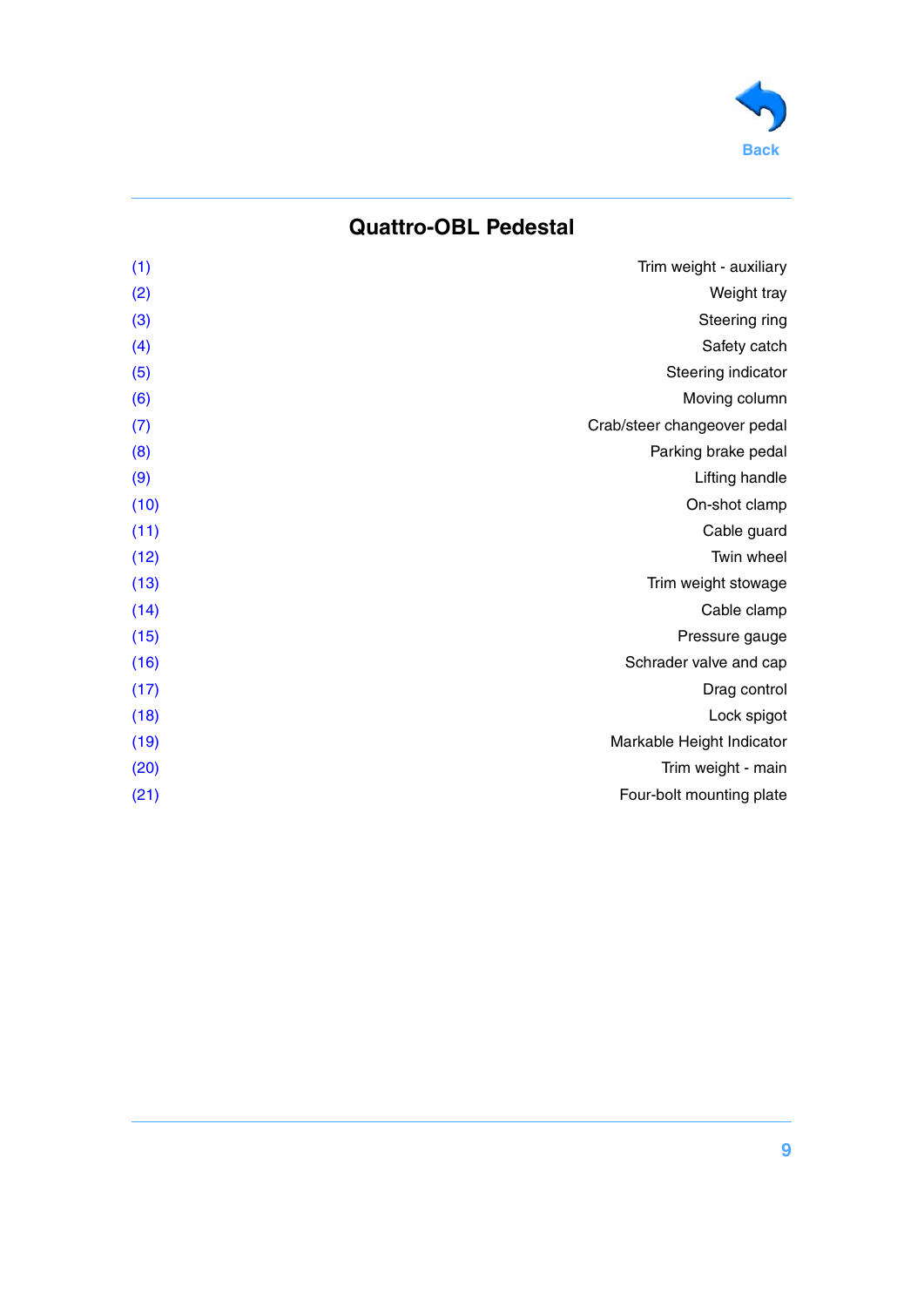

# **Introduction**

<span id="page-9-0"></span>The Quattro pedestal comprises a central four-stage telescopic column mounted in a steerable base.

The moving column  $(6)$  is initially pressurized from an external pressure source. A markable height indicator scale [\(19\)](#page-7-18) is provided on the second section of the column allowing the operator to record camera heights for shots. A weight tray  $(2)$  is attached to the top of the column and trim weights [\(1\)](#page-7-0), [\(20\)](#page-7-19) are provided for fine balance. The weight tray also provides a standard four-bolt mounting  $(21)$  for a pan and tilt head and the pedestal is steered by means of a steering wheel  $(3)$  mounted on its underside.

The column is locked in the fully-depressed position by two locks  $(4)$  on the weight tray which engage with spigots  $(18)$  at the base of the column.

An on-shot clamp [\(10\)](#page-7-9) and a drag control [\(17\)](#page-7-16) are provided at the base of the column.

The base is carried on three pairs of twin wheels. The pedestal is supplied with 200 mm (7.9 in.) solid rubber wheels with cable guards [\(11\).](#page-7-10) Alternative 160 mm (6.3 in.) solid polymer composite wheels are available. The wheels are easily interchangeable (see **Changing the wheels**). A parking brake is provided on one wheel, operated by a foot pedal  $(8)$ 

The crab/steer pedal [\(7\)](#page-7-6) allows the operator to switch between conventional and crab steering.

Stowage for the trim weights [\(13\)](#page-7-12) is provided on the upper surface of the base and two lifting handles  $(9)$  are provided on each face.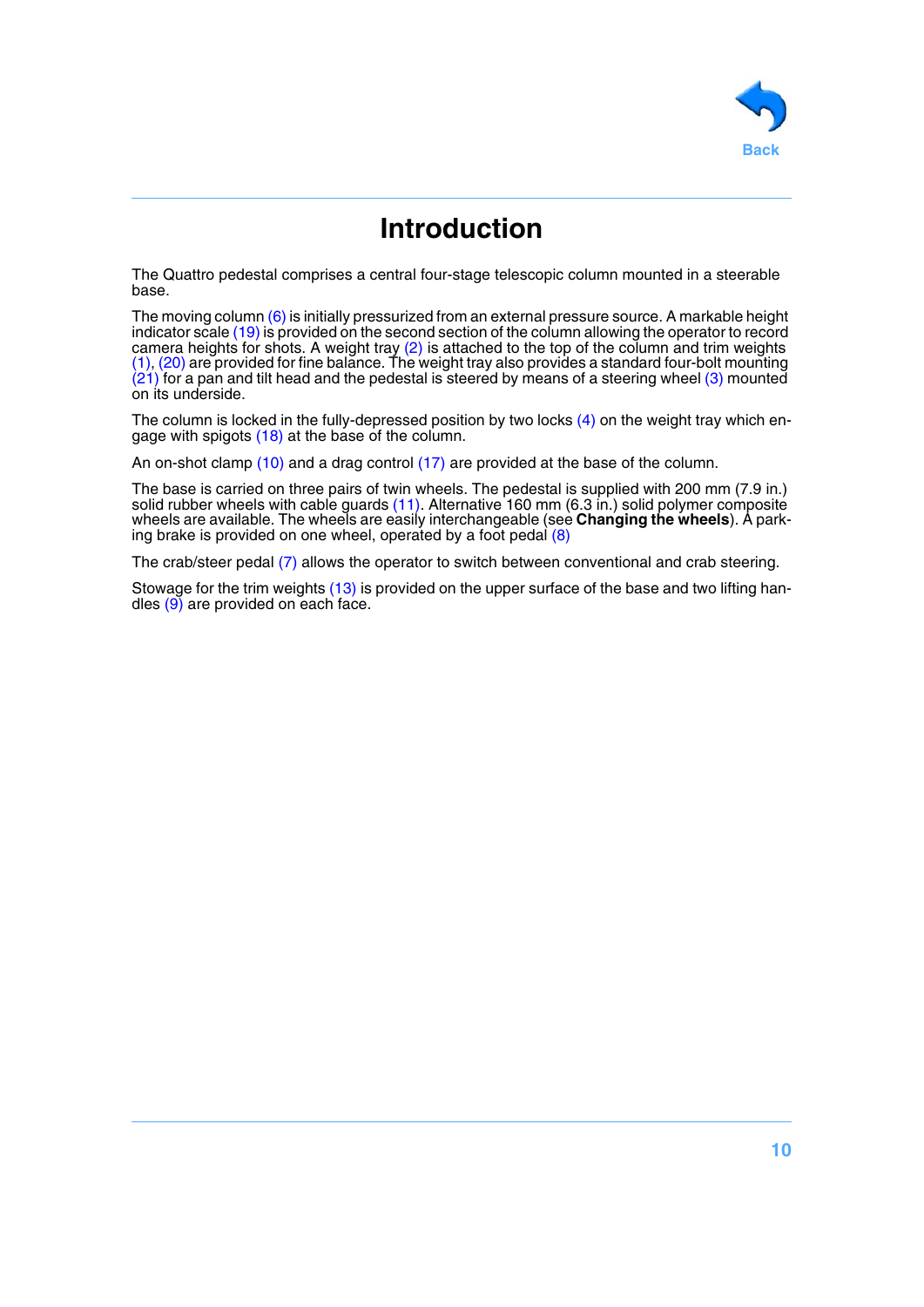

# **Operation**

# <span id="page-10-1"></span><span id="page-10-0"></span>**Unpacking**

Unpack the pedestal, ensuring that all transport packing is removed.



**WARNING! The Quattro-OBL pedestal has a mass of 117 kg (257 lb). Take care when lifting the pedestal. Always use the lifting handles**  [\(9\)](#page-7-8)**. Do not lift the pedestal by the base casting or by the steering ring. Do not release the safety catches** [\(4\)](#page-7-3) **at this stage.**

#### <span id="page-10-2"></span>**Column check**

| <b>7 è</b> |  | WARNING! A pressure retaining valve prevents pedestal pressure being<br>reduced below approximately 3.5 bar (50 psi), indicated by the<br>yellow segment on the pressure gauge (15).<br>In the event that pressure has fallen below this, pressurize the<br>pedestal to approximately 3.5 bar (50 psi) before attempting to<br>extend the column. |
|------------|--|---------------------------------------------------------------------------------------------------------------------------------------------------------------------------------------------------------------------------------------------------------------------------------------------------------------------------------------------------|
|------------|--|---------------------------------------------------------------------------------------------------------------------------------------------------------------------------------------------------------------------------------------------------------------------------------------------------------------------------------------------------|

Ensure pedestal pressure is approximately 3.5 bar (50 psi). Increase or reduce as necessary, using the Schrader valve [\(16\).](#page-7-15)

Remove the self-adhesive safety catch warning covers.

Push down on the weight tray [\(2\)](#page-7-1) against residual pressure. At the safety catches [\(4\),](#page-7-3) push the rocker switches to the unlocked position. Allow the column to extend under hand restraint.

Exercise the column several times over its full stroke.

Push down on the weight tray  $(2)$  and push the safety catch rocker switches  $(4)$  to the locked position.

#### <span id="page-10-3"></span>**Steering mechanism checks**

Align the steering indicator  $(5)$  with the crab/steer pedal  $(7)$  and press the pedal to select CRAB -3. Turn the steering ring and check that all three wheels turn together and all point in the same direction.

Align the steering indicator [\(5\)](#page-7-4) with the crab/steer pedal [\(7\)](#page-7-6) and press to select STEER - 1. Turn the steering ring and check that two of the wheels lock in the straight-ahead position and that the third wheel (below the pedal) is turned by the steering ring.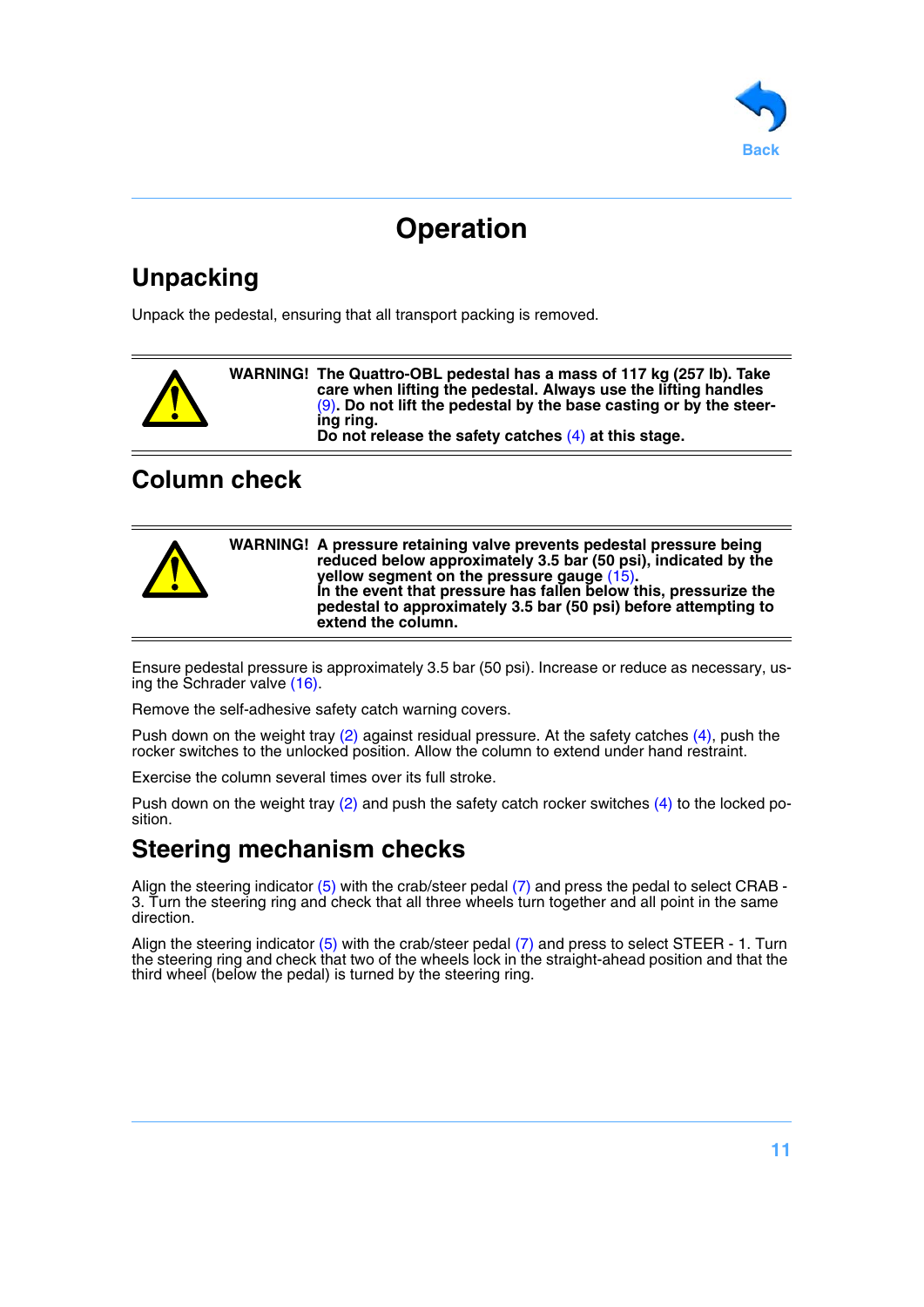

#### <span id="page-11-0"></span>**Fitting the pan and tilt head and camera**

The Quattro pedestal has the standard four-bolt mounting plate [\(21\)](#page-7-20) which permits the use of various Vinten camera mounts including pan and tilt heads, Quickfix and Mitchell adapters. To fit a pan and tilt head or an adaptor it is necessary to extend the moving column.



**WARNING! A pressurized pedestal will rise rapidly when the safety catches are released. Do not lean over the pedestal when releasing the safety catches. Always restrain the column by hand pressure on the weight tray when the safety catches are released**

Fit the pan and tilt head or adaptor as follows:

Ensure pedestal pressure does not exceed 3.5 bar (50 psi). Reduce as necessary, using the Schrader valve cap [\(16\)](#page-7-15).



Push down on the weight tray [\(2\)](#page-7-1) against residual pressure. At the safety catches [\(4\)](#page-7-3), push the rocker switches to the unlocked position. Allow the column to extend under hand restraint.

Apply the on-shot clamp [\(10\)](#page-7-9).

Fit the pan and tilt head or adaptor and secure with the appropriate bolts.

Release the on-shot clamp [\(10\)](#page-7-9) and lower the moving column under hand restraint. Push down on the weight tray  $(2)$  and push the safety catch rocker switches to the locked position.

With the pedestal locked in the fully depressed position, fit the camera and accessories to the pan and tilt head, ensuring that all items such as pan bars, prompters, lenses etc, are fitted. Attaching these items at a later stage may upset the pedestal balance.

Install one main  $(20)$  and two auxiliary trim weights  $(1)$  on the weight tray  $(2)$ .

#### <span id="page-11-1"></span>**Pressurizing the pedestal**

The Quattro-OBL may be pressurized from an external pressure source or by using the Vinten portable pump (Part No. 3357-3). Trim weights [\(1\)](#page-7-0), [\(20\)](#page-7-19) are provided for fine balance.

Ascertain the payload to be fitted to the pedestal (payload = pan and tilt head, camera, lens and all ancillary equipment). Referring to the [Pressurization graph](#page-12-0), mark the payload on the horizontal axis then strike a vertical line from the load figure to the balance line. At the intersecting point strike a horizontal line to the vertical axis and read off the required pressure.

The pedestal should be pressurized with the column unlocked and free to extend.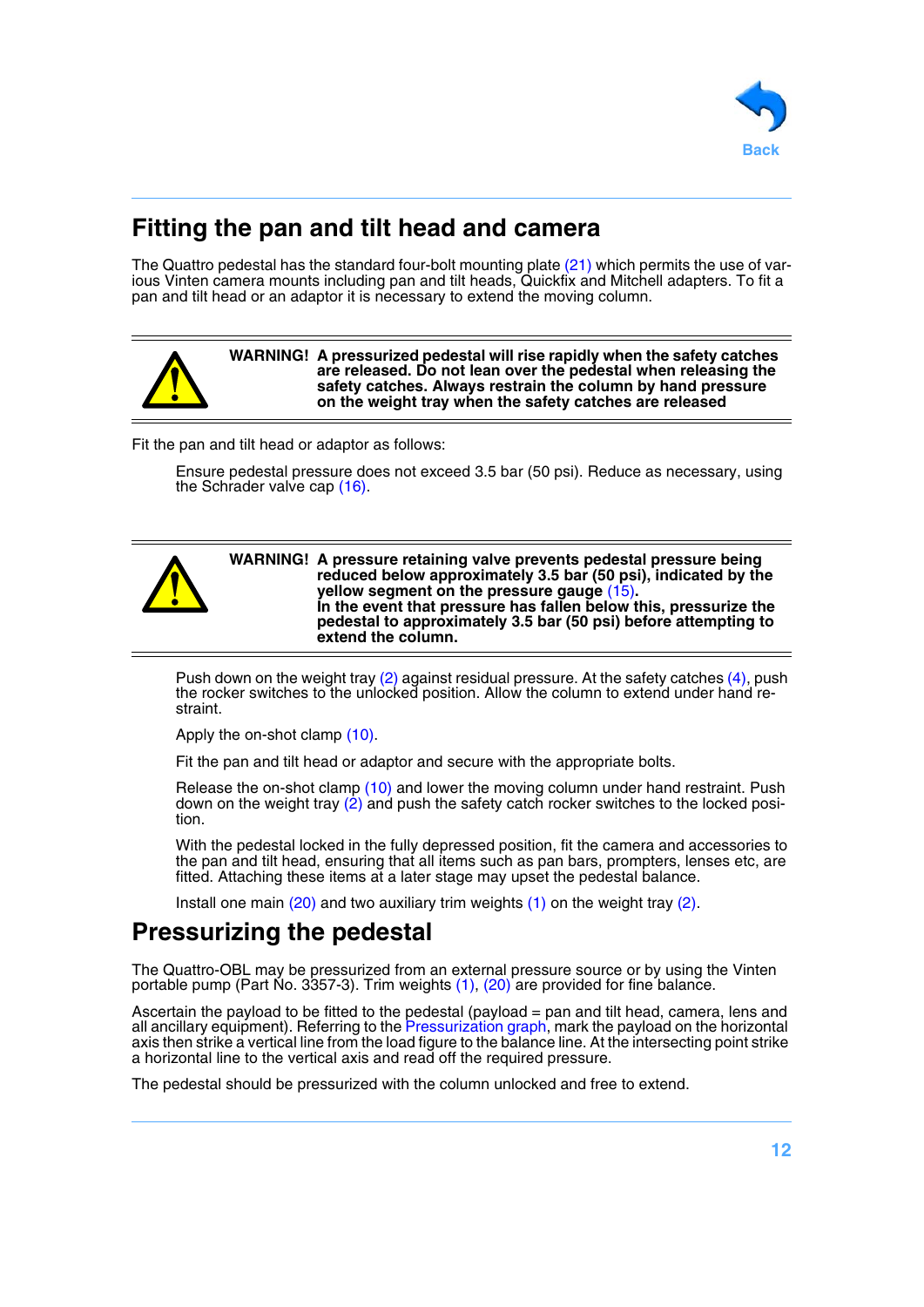



<span id="page-12-0"></span>**Pressurization graph**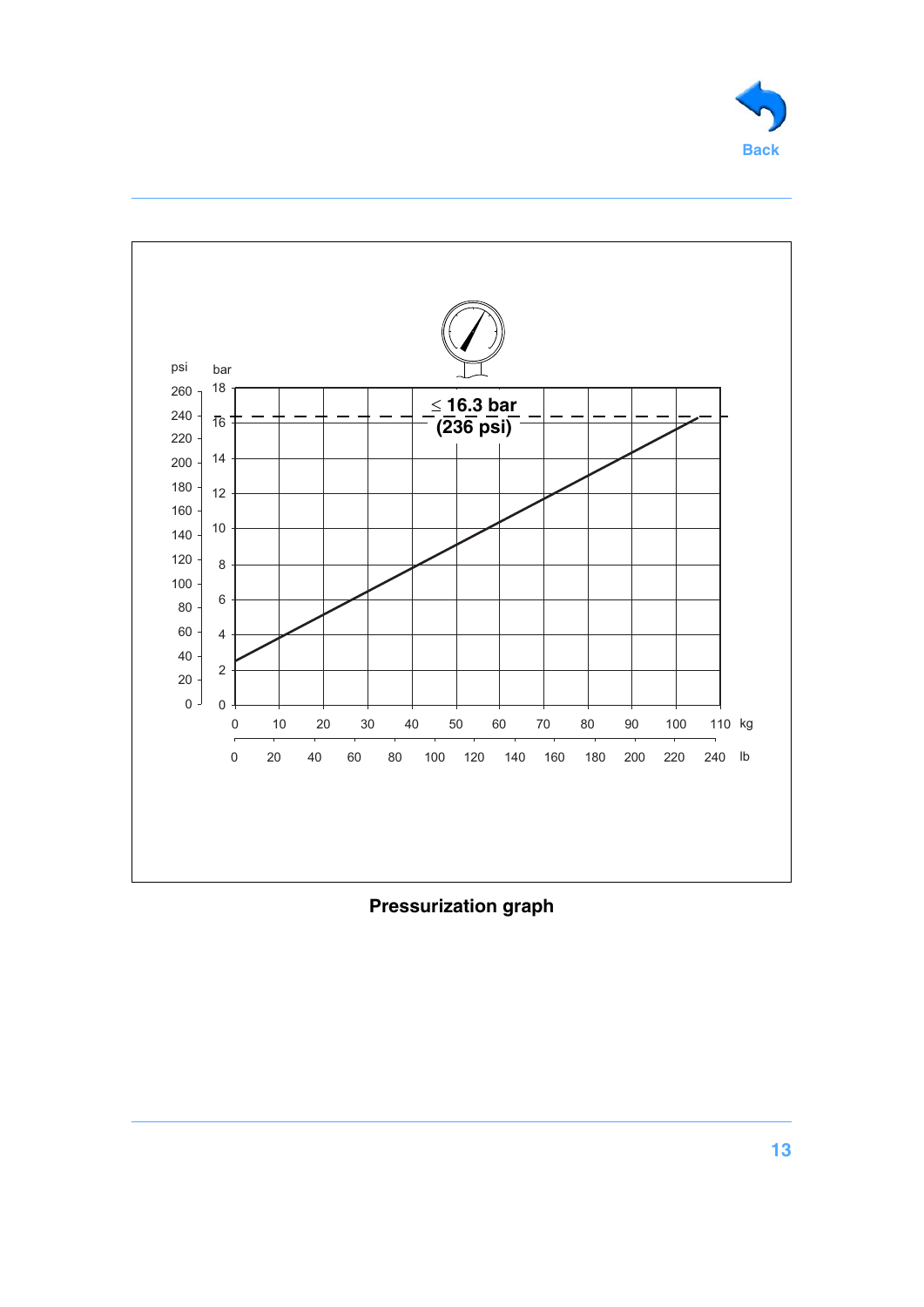

#### <span id="page-13-0"></span>**Pressurizing the pedestal from an external pressure source**

**WARNING! This pedestal must be pressurized only with clean, dry air or nitrogen. A pressure reducing valve must be fitted to the pressure line between the gas cylinder and the outlet connection of the hose. The reducing valve must be screwed into the gas cylinder outlet. The maximum pressure on the outlet side of the reducing valve must not exceed 16.3 bar (236 psi). Do not pressurize the pedestal beyond the maximum safe working pressure indicated by the leading edge of the red sector on the gauge. The pedestal is fitted with a pressure relief valve as a safeguard against over-pressurization. Do not attempt to adjust the pressure relief valve.**

To pressurize the pedestal from an external pressure source, proceed as follows:

Remove the Schrader valve cap [\(16\)](#page-7-15) and connect the charging line from the pressure source.

Push down on the weight tray [\(2\)](#page-7-1) against residual pressure. At the safety catches [\(4\)](#page-7-3), push the rocker switches to the unlocked position.

Turn on the pressure supply and slowly increase the pedestal pressure to the required pressure. Do not exceed the maximum working pressure, indicated by the leading edge of the red sector on the gauge [\(15\)](#page-7-14).

Disconnect the charging line, but do not refit the Schrader valve cap at this stage.

#### <span id="page-13-1"></span>**Pressurizing the pedestal using the Vinten portable pump**



**WARNING! Do not pressurize the pedestal beyond the maximum safe working pressure indicated by the leading edge of the red sector on the gauge. The pedestal is fitted with a pressure relief valve as a safeguard against over-pressurization. Do not attempt to adjust the pressure relief valve.**

To pressurize the pedestal using the [Vinten portable pump](#page-14-5), proceed as follows:

Remove the Schrader valve cap [\(16\)](#page-7-15).

On the pump, fold down both the feet [\(P.3\)](#page-14-2).

Push in the handle release button  $(P.5)$  and move the handle  $(P.1)$  to the horizontal position, where it will lock.

Pull the hose [\(P.4\)](#page-14-3) out of its stowage [\(P.2\).](#page-14-1) Connect the hose to the pedestal charging valve [\(16\)](#page-7-15).

On the pedestal, push down on the weight tray  $(2)$  against residual pressure. At the safety catches [\(4\),](#page-7-3) push the rocker switches to the unlocked position.

Position the pump between the legs, standing with both feet on the fold-down feet [\(P.3\)](#page-14-2).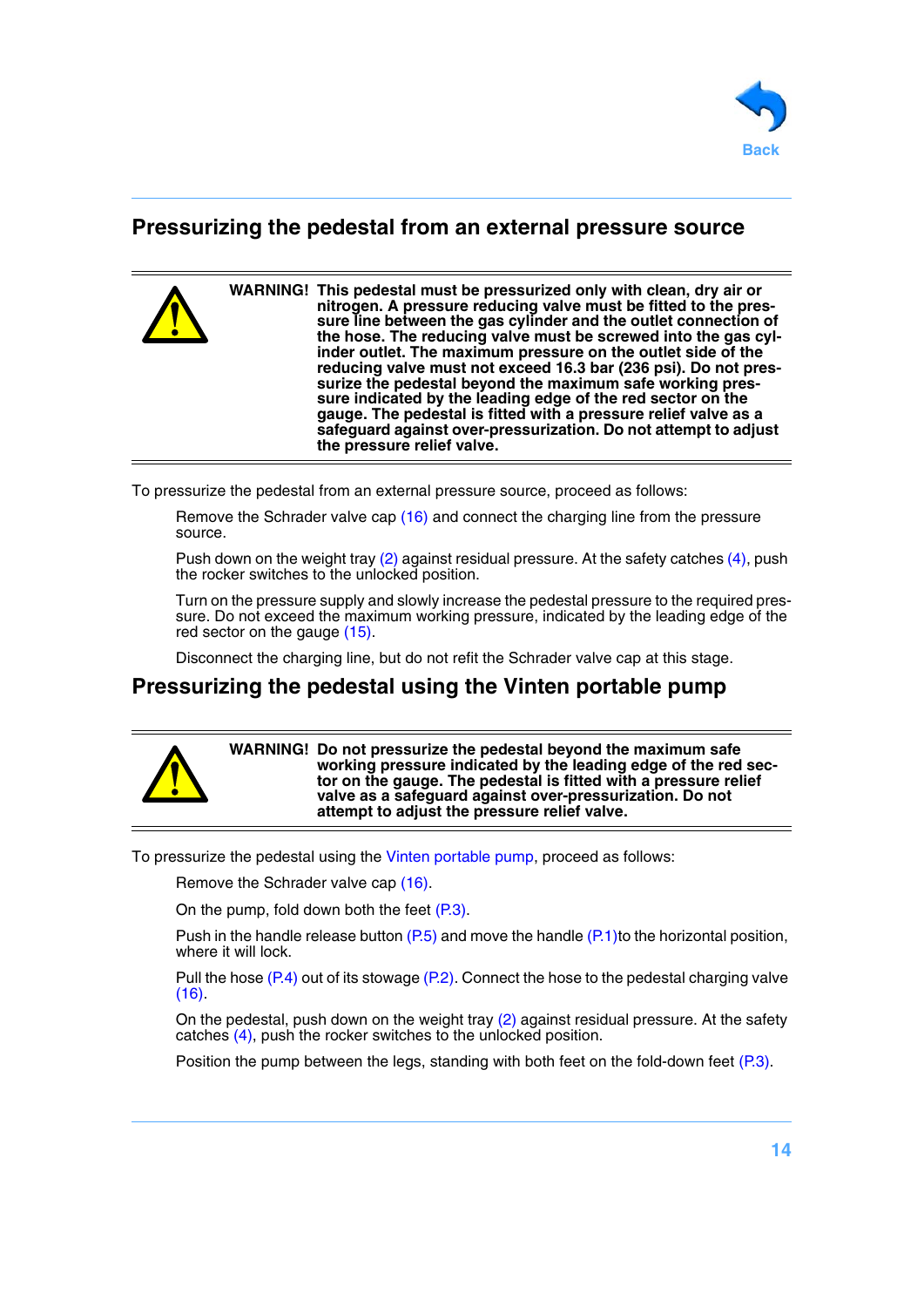<span id="page-14-0"></span>

Grip the handle [\(P.1\)](#page-14-0) with both hands and, using full steady strokes, pressurize the pedestal to the required pressure. Do not exceed the maximum working pressure, indicated by the leading edge of the red sector on the gauge [\(15\).](#page-7-14) Approximately 600 strokes will be required to fully charge the pedestal.

Disconnect the hose [\(P.4\)](#page-14-3) from the pedestal charging valve, but do not refit the Schrader valve cap at this stage. Fit the hose in its stowage [\(P.2\).](#page-14-1)

Push the pump plunger fully down, push in the handle release button [\(P.5\)](#page-14-4) and move the handle [\(P.1\)](#page-14-0) to the vertical position, where it will lock the pump plunger in the closed position.

<span id="page-14-4"></span>Fold up both the feet [\(P.3\).](#page-14-2)



<span id="page-14-5"></span><span id="page-14-3"></span><span id="page-14-2"></span><span id="page-14-1"></span>**Vinten portable pump**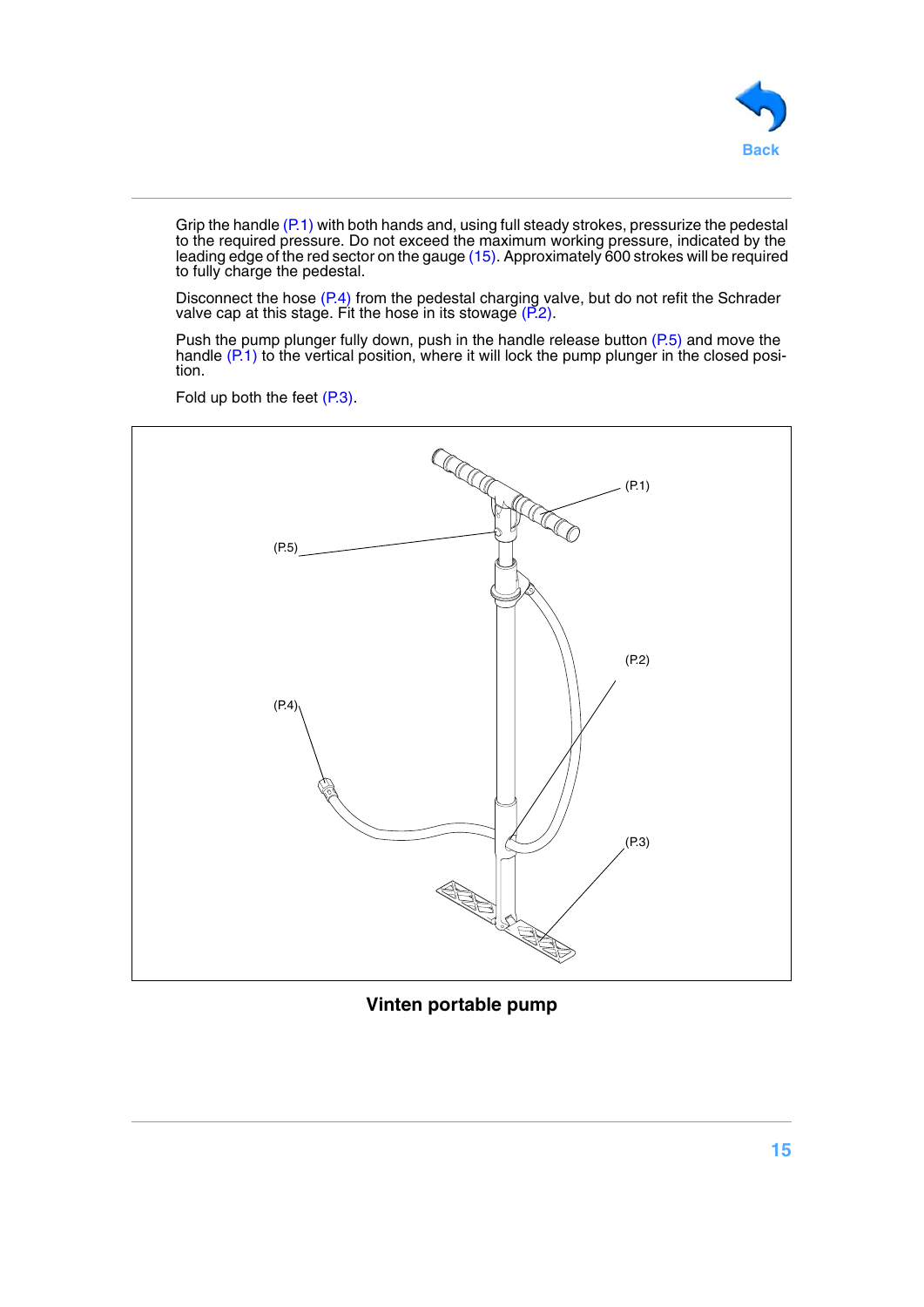

# <span id="page-15-0"></span>**Balancing the load**

After pressurization of the pedestal, the pan and tilt head and payload can be accurately balanced, as follows:

Exercise the moving column [\(6\)](#page-7-5) over its full travel at least twice, then position the column in the mid-height position.



**WARNING! A pressure retaining valve prevents pedestal pressure being reduced below approximately 3.5 bar (50 psi)**

If the column tends to fall, remove a trim weight  $(1)$ ,  $(20)$  or increase pressure.

If the column tends to rise, reduce the pressure in steps of 0.15-0.20 bar (2-3 psi) using the Schrader valve cap [\(16\)](#page-7-15).



**WARNING! The Schrader valve cap** [\(16\)](#page-7-15) **forms a primary pressure seal. Always replace the cap and screw it down finger- tight.**

Refit the Schrader valve cap [\(16\)](#page-7-15).

A correctly pressurized pedestal will balance its payload such that it can be moved to any position over the full on-shot stroke of the moving column, with minimum effort, and it will maintain its position when the steering ring is released.

Fine balance and temperature correction may be achieved by adding or removing trim weights.

#### <span id="page-15-2"></span><span id="page-15-1"></span>**Using the pedestal Height adjustment**

The column  $(6)$  has an on-shot stroke of 100 cm (39.4 in.) and the load can be moved over this distance, in perfect balance, by raising and lowering the steering ring [\(3\).](#page-7-2) The movement is ad-justable for drag [\(17\)](#page-7-16) and an on-shot clamp [\(10\)](#page-7-9) can be used to hold the moving column in position if fixed height operation is required. A markable height indication scale [\(19\)](#page-7-18) is provided on the second stage of the column. Operators can use this scale to record working heights to be returned to whilst shooting.



**WARNING! To ensure maximum stability, particularly when moving over uneven surfaces, reduce pedestal height to a minimum. Take care not to trap fingers under the steering hub or between column elements while pedestal height is being reduced**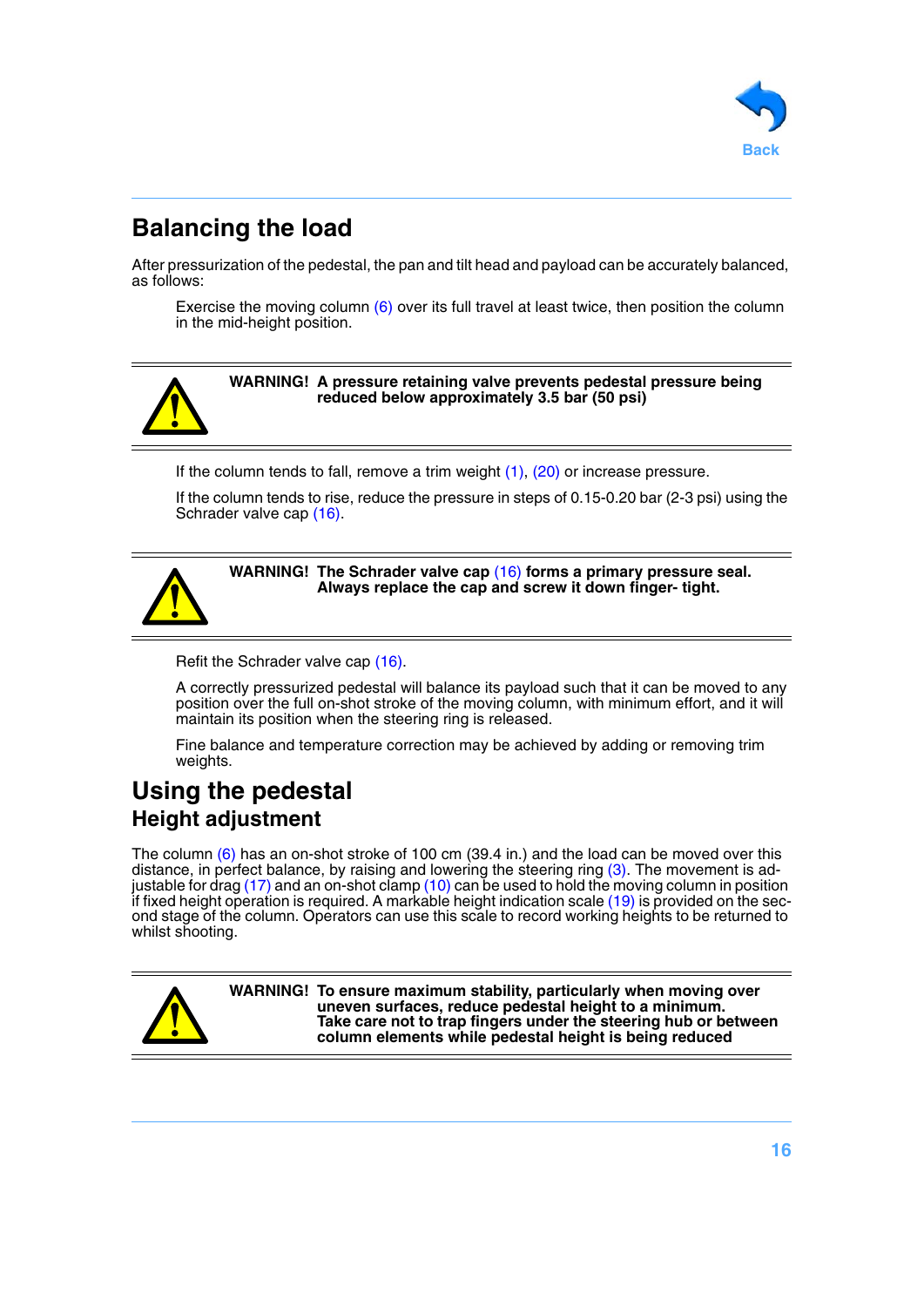

#### <span id="page-16-0"></span>**Drag control**

Column movement is adjustable for drag and this is set according to operator preference by means of the drag control [\(17\)](#page-7-16) located at the base of the moving column. Turn the control clockwise to increase the drag setting, and counter- clockwise to decease it.

#### <span id="page-16-1"></span>**On-shot clamp**

An on-shot clamp [\(10\)](#page-7-9), located at the base of the moving column, can be used to hold the column in position if fixed height operation is required. Move the clamp lever fully to the left to apply the clamp. Move it fully to the right to release the clamp.

#### <span id="page-16-2"></span>**Steering**

Directional control of the pedestal is achieved by turning the steering ring [\(3\)](#page-7-2) mounted at the top of the column. The steering system is geared so that the wheels turn by the same amount as the steering ring. This ensures, for example, that with the pedestal set to crab, turning the steering ring by 90° will also cause the pedestal to change direction by 90°. The steering ring is fitted with indicators  $(5)$  which, when aligned with the crab/steer pedal  $(7)$ , indicates the straight-ahead position and thus provides a reference point when steering.

The pedestal has a crab/steer arrangement with a foot-operated changeover mechanism, which provides a steer setting - one wheel steering, two fixed; or a crab setting - all three wheels turning together. Pushing the pedal [\(7\)](#page-7-6) operates the changeover mechanism which toggles the pedestal between crab and steer.

In position 1 - with the white pedal area hidden - the pedestal is in steer. In position 3 - with the white pedal area visible - crab is selected.

Although the button can be pressed with the wheels in any position, the changeover will not occur until the wheels are all facing forward, so the steering ring may have to be turned by up to 180° before the changeover mechanism engages. This arrangement ensures that the fixed wheels will always lock in the straight-ahead position when changing from crab to steer.

The standard steering ring has a diameter of 58,9 cm (23.2 in.). A larger steering ring, with a diameter of 74 cm (29.1 in.), is available as an optional extra (see **Changing the steering ring**).

#### <span id="page-16-3"></span>**Parking brake**

A parking brake is provided on one wheel, operated by a red, foot-operated button  $(8)$ , adjacent to the crab/steer button.



**WARNING! This brake is intended for use only as a parking brake. Do not apply the brake while the pedestal is in motion.**

To apply the brake, press down on the button. Press the button again to release the brake.

#### <span id="page-16-4"></span>**Cable guards**

Height-adjustable cable guards [\(11\)](#page-7-10) are fitted to the standard 200 mm (7.9 in.) solid rubber wheels and the optional 160 mm (6.3 in.) solid polymer composite wheels.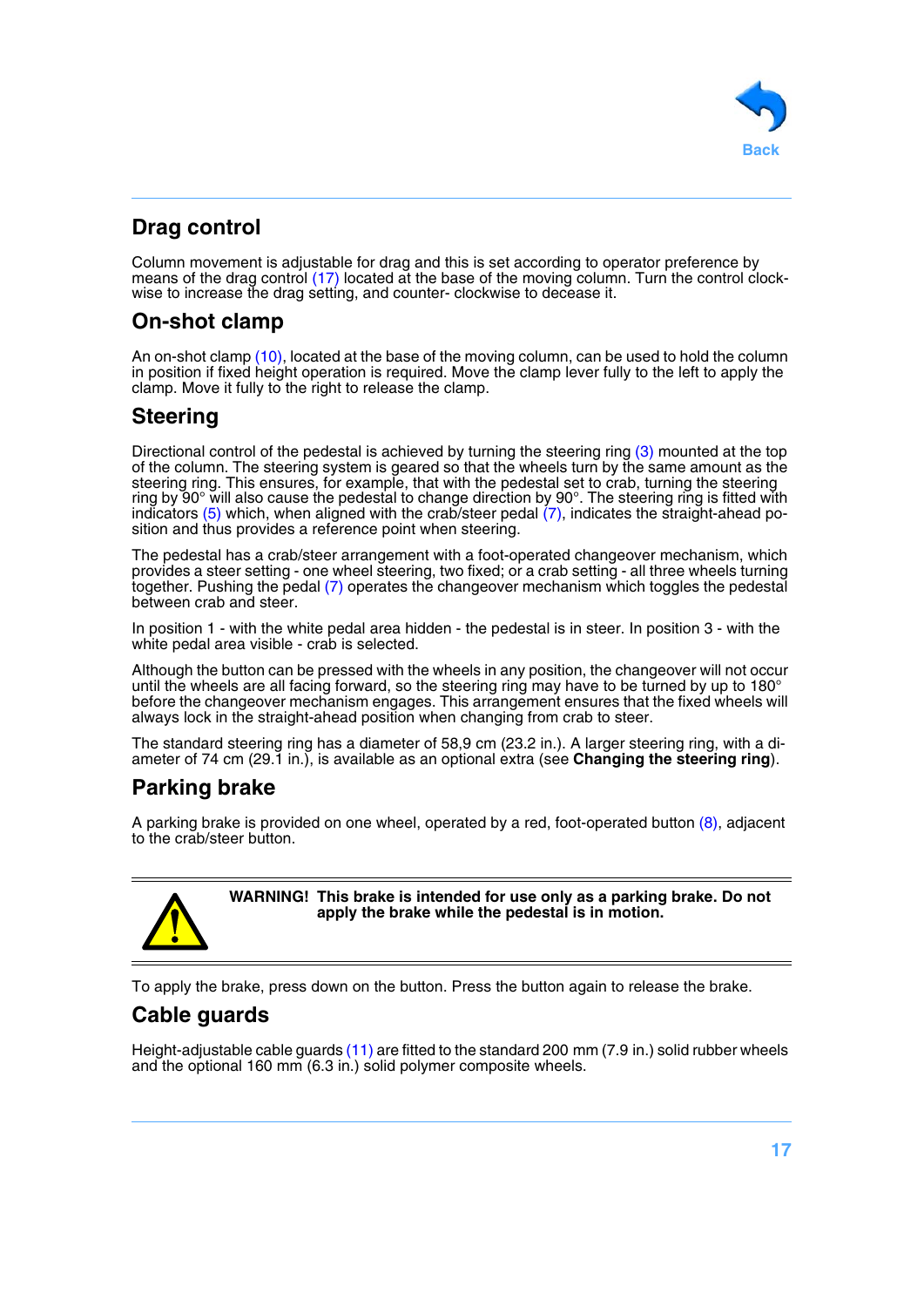

They are adjusted by slackening the knobs, setting the cable guards at the required height and re-tightening the knobs.

#### <span id="page-17-0"></span>**Cable clamp**

A cable clamp [\(14\)](#page-7-13) is provided on the base.

#### <span id="page-17-1"></span>**Transportation and storage**

**WARNING! The Quattro-OBL pedestal has a mass of 117 kg (257 lb). Take care when lifting the pedestal. Always use the lifting handles**  [\(9\)](#page-7-8)**. Do not lift the pedestal by the base casting or by the steering ring. Local, national or international regulations may apply to the transport and storage of pressurized pedestals.**

#### **NOTE: It is not necessary to reduce the pedestal pressure prior to transportation or storage.**

To prepare the pedestal for transportation and storage, proceed as follows:

Fully depress the moving column  $(6)$ . Push down on the weight tray  $(2)$  and push the safety catch rocker switches to the locked position.

Remove the camera and accessories.



**WARNING! A pressure retaining valve prevents pedestal pressure being reduced below approximately 3.5 bar (50 psi)**

Using the Schrader valve cap [\(16\)](#page-7-15), reduce pedestal pressure to 3.5 bar (50 psi).



**WARNING! A pressurized pedestal will rise rapidly when the safety catches are released. Do not lean over the pedestal when releasing the safety catches. Always restrain the column by hand pressure on the weight tray when the safety catches are released.**

Push down on the weight tray  $(2)$ . At the safety catches  $(4)$ , push the rocker switches to the unlocked position. Allow the column to extend under hand restraint.

Apply the on-shot clamp [\(10\)](#page-7-9).

Undo the four mounting bolts and remove the pan and tilt head.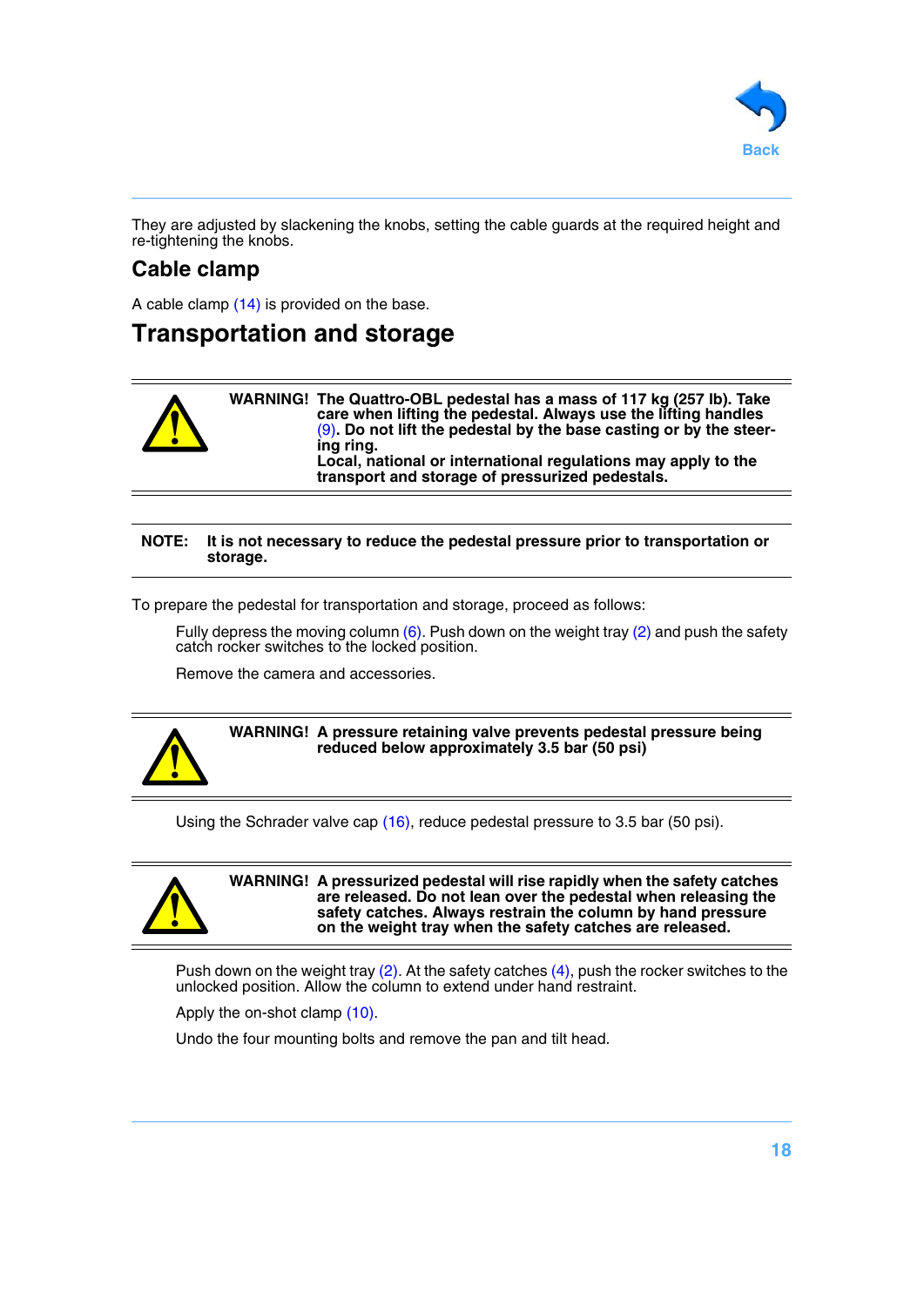

To avoid the possibility of dust or abrasive particles collecting on moving components, re-lease the on-shot clamp [\(10\)](#page-7-9) and set the moving column [\(6\)](#page-7-5) to minimum height. Push down on the weight tray  $(2)$  and push the safety catch rocker switches to the locked position.

Place any trim weights [\(1\)](#page-7-0), [\(20\)](#page-7-19) in the trim weight stowage [\(13\)](#page-7-12).



**WARNING! This pedestal must be transported and stored in an upright position**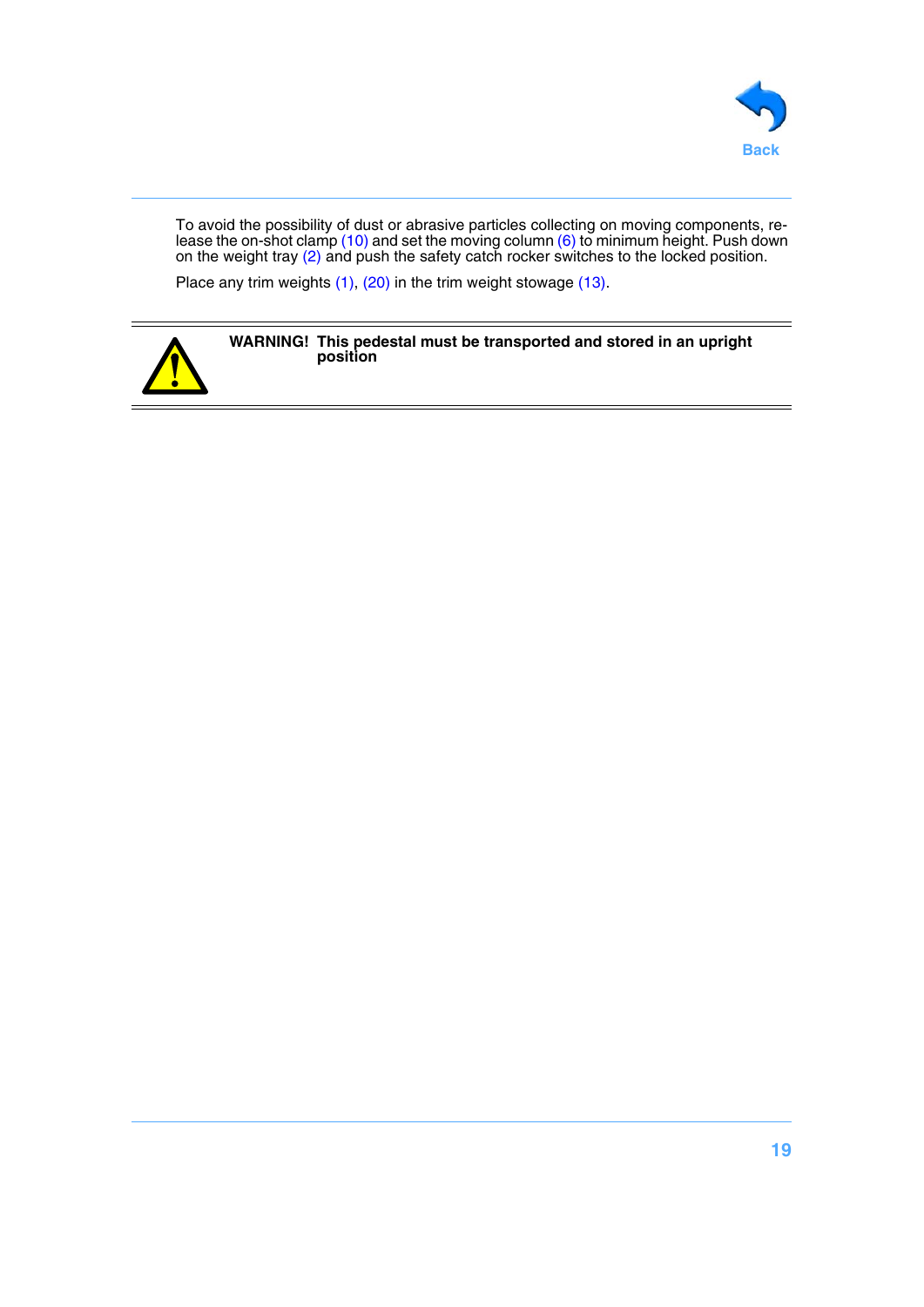

# **Servicing**

### <span id="page-19-1"></span><span id="page-19-0"></span>**General**

The Quattro-OBL pedestal is robustly made to high engineering standards and little attention is required to maintain serviceability save regular cleaning. Attention to the following points will ensure a long and useful service life with minimum need for repair.

#### <span id="page-19-2"></span>**Routine maintenance**

The Quattro-OBL pedestal requires no routine maintenance other than regular cleaning.

During normal use, check the steering alignment, the effectiveness of the on-shot clamp and check for radial or side play in the moving column.

If the steering is misaligned, re-align the wheels (see **Wheel alignment**).

Refer to the appropriate section in the Maintenance Manual if the on-shot clamp is ineffective, excessive radial or side play is apparent in the moving column, or any other defect is apparent.

Adjustments and repairs should be carried out only by a competent person.

# <span id="page-19-3"></span>**Cleaning**

During studio use, the only cleaning required should be a regular wipe over with a lint-free cloth. Dirt accumulated during storage or periods of disuse may be removed with a semi-stiff brush. Particular attention should be paid to the flats on the column, the drain holes [\(13.1\)](#page-19-5) in the trim weight stowage  $(13)$  and to the wheels.



<span id="page-19-5"></span><span id="page-19-4"></span>**Trim weight stowage**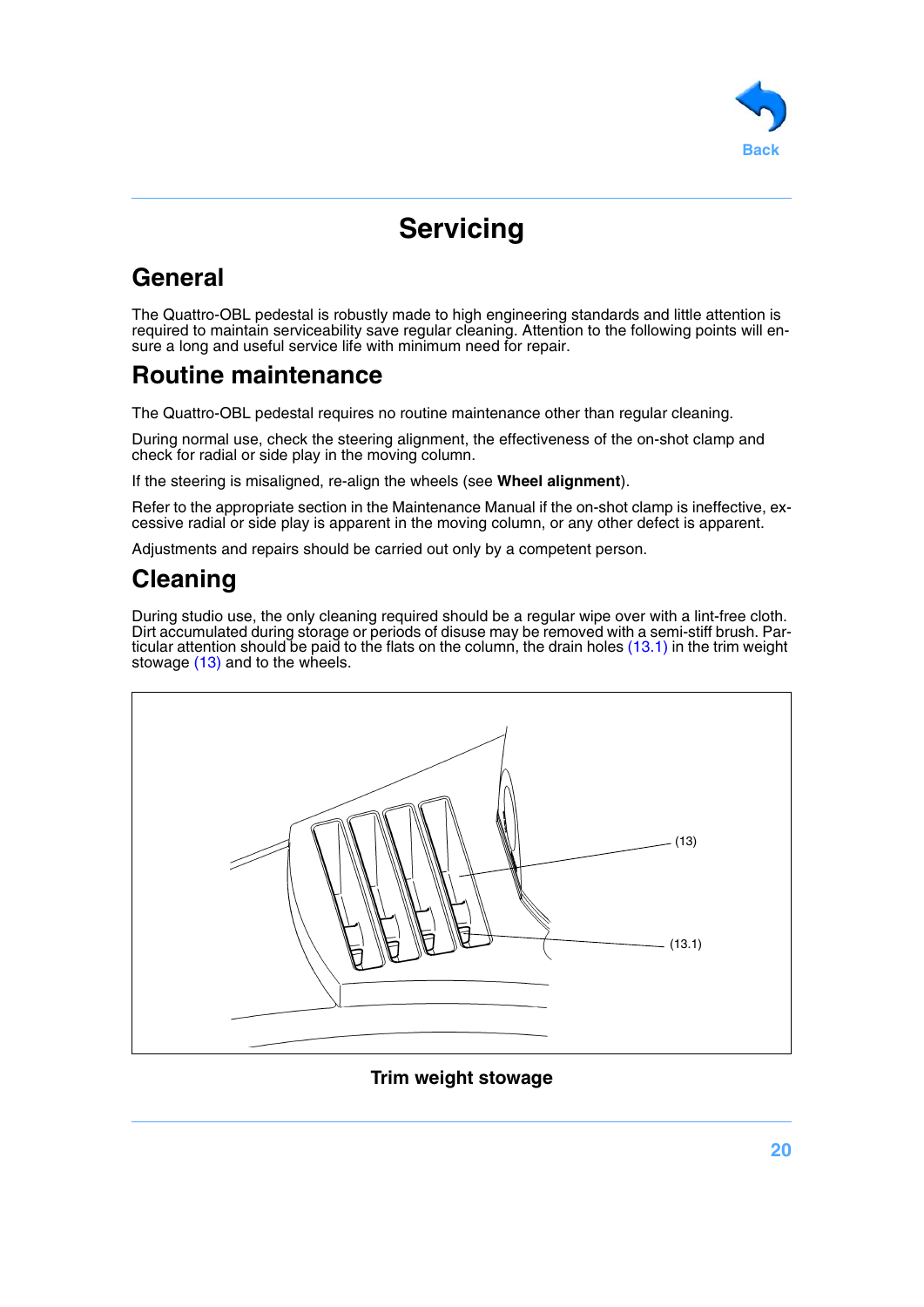

#### **NOTE: Do NOT use oil or grease on any exposed part of the column. This is unnecessary and traps dirt which acts as an abrasive.**

Use out-of-doors will require special attention, especially in adverse conditions. Salt spray must be washed off with fresh water at the earliest opportunity. Do not allow water to enter the column. Sand and dirt acts as an abrasive and should be removed with a semi-stiff brush or vacuum cleaner.

#### **NOTE: Use only detergent-based cleaners. Do NOT use solvent- or oil-based cleaners, abrasives or wire brushes to remove accumulations of dirt, as these damage the protective surfaces**

# <span id="page-20-0"></span>**Wheel alignment**

Inaccuracies in the steering may be due to misalignment of the wheels, backlash in the steering ring, or slackness in the steering belt or chains,



<span id="page-20-4"></span><span id="page-20-3"></span><span id="page-20-2"></span><span id="page-20-1"></span>**Wheel alignment**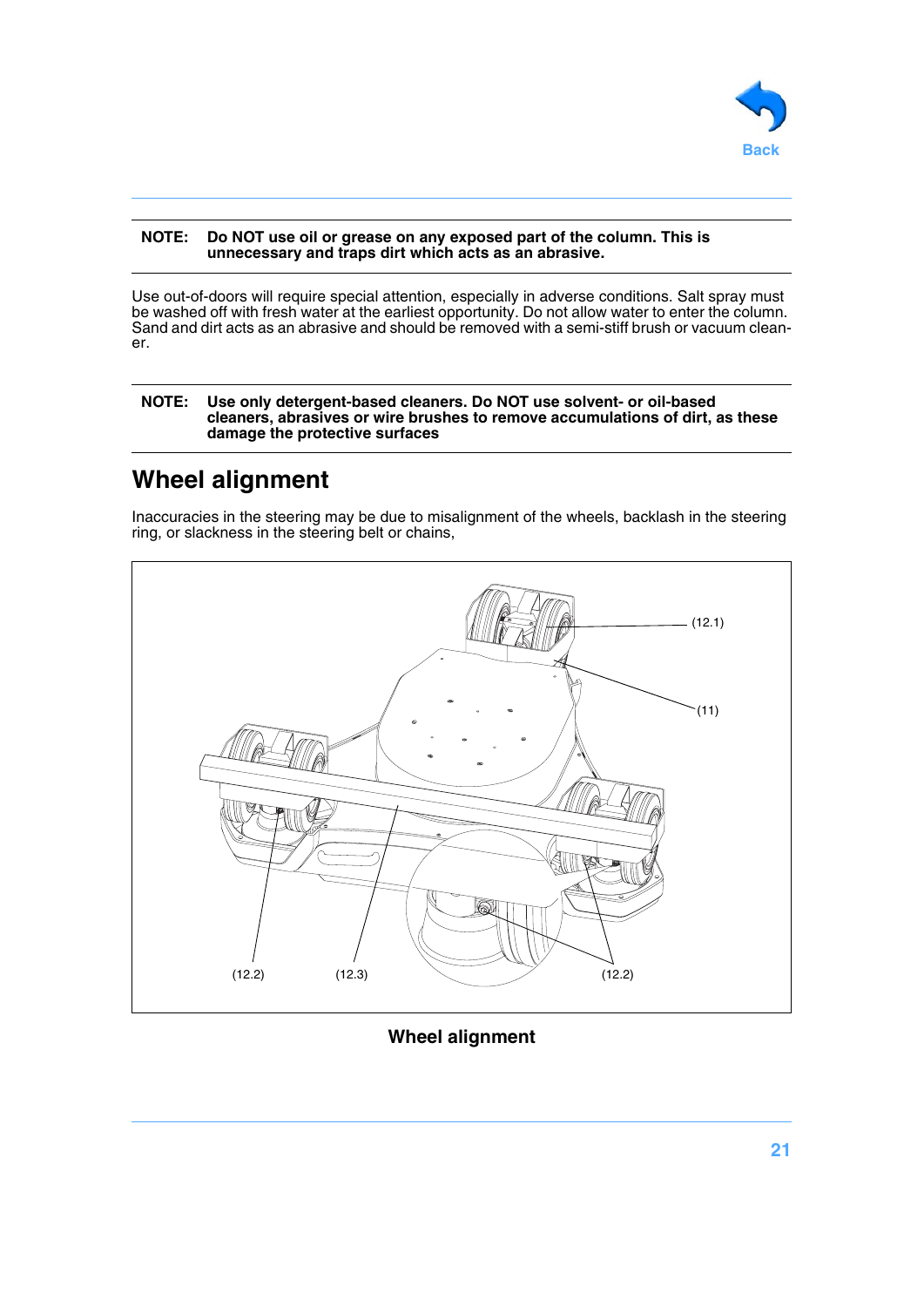

If misalignment of the wheels is suspected, carry out a tracking check, as follows:

Draw a straight line on the studio floor at least 4 m (13 feet) long.

Ensure that the pedestal is carrying a payload of approximately 90 kg (200 lb)

Set the pedestal to crab and carefully align the wheels under the crab knob and one of the front wheels with the line on the studio floor.

Push the pedestal 3.6 m (12 feet) along the line. The pedestal should not deviate more than 50 mm (2 in.) from the line.

Push the pedestal back to the starting point. The pedestal should not deviate more than 50 mm (2 in.) from the line.

Reposition the pedestal to align the wheels under the crab knob and the other front wheels with the line on the studio floor and repeat the above check.

If the deviation exceeds the above limits, re-align the wheels as follows:

Remove any payload from the pedestal. Remove all trim weights from the weight tray and stowages.

Lower the column and lock in the fully depressed position.

With the aid of a second person, invert the pedestal and stand it on the weight tray. Use a suitable material under the pedestal to prevent damage.

Adjust all three cable guards [\(11\)](#page-20-1) to their highest position.

Select STEER and turn the wheels until the two wheels furthest from the clutch wheel [\(12.1\)](#page-20-2) lock in the straight-ahead position.

At each axle mounting, slacken the lock screws [\(12.2\).](#page-20-3)

Push a substantial straight edge [\(12.3\)](#page-20-4) (at least 1 m long) against the tyres of the two pairs of wheels until the wheels are aligned. Tighten the lock screws [\(12.2\)](#page-20-3).

Select CRAB and turn the wheels until all wheels lock together.

Turn the wheels until the clutch wheel is approximately aligned with either of the other wheels.

Slacken the lock screw on the clutch wheel.

Push the straight edge against the tyres of the two pairs of wheels until they are aligned. Tighten the lock screw on the clutch wheel.

Check the alignment of the clutch wheel against the other wheel, then recheck the alignment of the two wheels furthest from the clutch wheel. Repeat the adjustment until alignment is satisfactory.

Ensure all lock screws [\(12.2\)](#page-20-3) are fully tightened.

With the aid of a second person, turn the pedestal upright.

Carry out a tracking check as detailed above.

If problems are still experienced with the steering, it is probably due to backlash in the steering ring, or slackness in the steering belt or chains. Please refer to the appropriate section in the Maintenance Manual.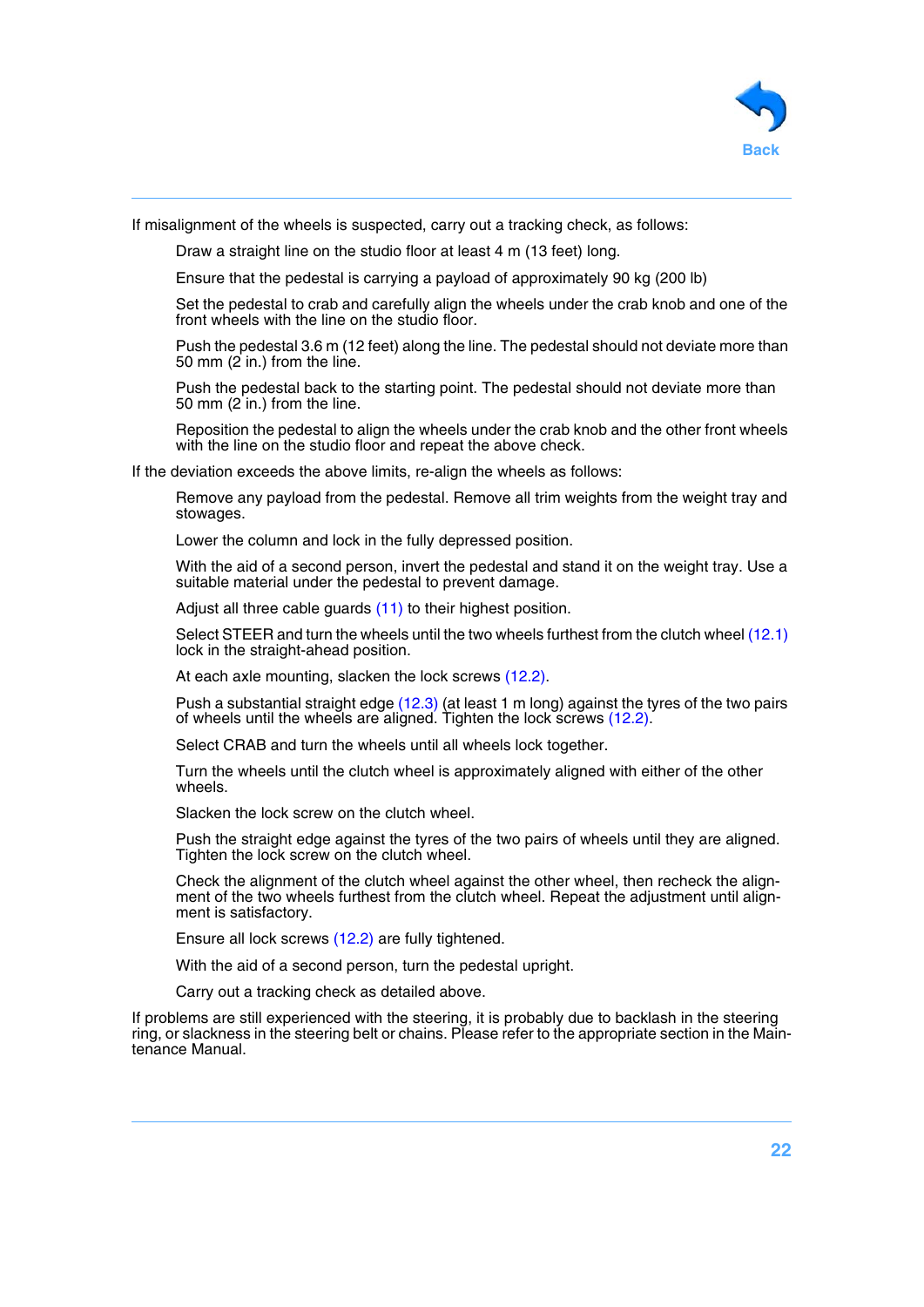<span id="page-22-3"></span>

#### <span id="page-22-0"></span>**Changing the steering ring**

The Quattro-OBL is supplied with a 59 cm (23 in.) diameter steering ring (Part No. 3429-42). A larger, 74 cm (29 in.) diameter steering ring (Part No. 3429-43) is available as an optional extra.

To change the steering ring:

Fully extend the column and apply the on-shot clamp [\(10\).](#page-7-9)

On the underside of the steering hub, remove four M8 nuts [\(3.1\)](#page-22-4) to release the steering ring [\(3\).](#page-22-2) Note the position of the steering indicators [\(5\)](#page-22-3) and remove the steering ring.

Position the replacement steering ring on the steering hub with the steering indicator in the position noted above.

Secure the steering ring with four M8 nuts [\(3.1\).](#page-22-4)



#### <span id="page-22-4"></span><span id="page-22-2"></span>**Changing the steering ring**

#### <span id="page-22-1"></span>**Changing the wheels**

The Quattro-OBL is supplied with 200 mm (7.9 in.) solid rubber wheels with cable guards. Alternative 160 mm (6.3 in.) solid polymer composite wheels are available.

The wheels are available in sets of three (one braked, two unbraked), as follows:

160 mm studio - 3502-910SP

200 mm OB - 3502-901SP

To change the wheels:

At each corner of the pedestal in turn, raise the corner and support it on a suitable block.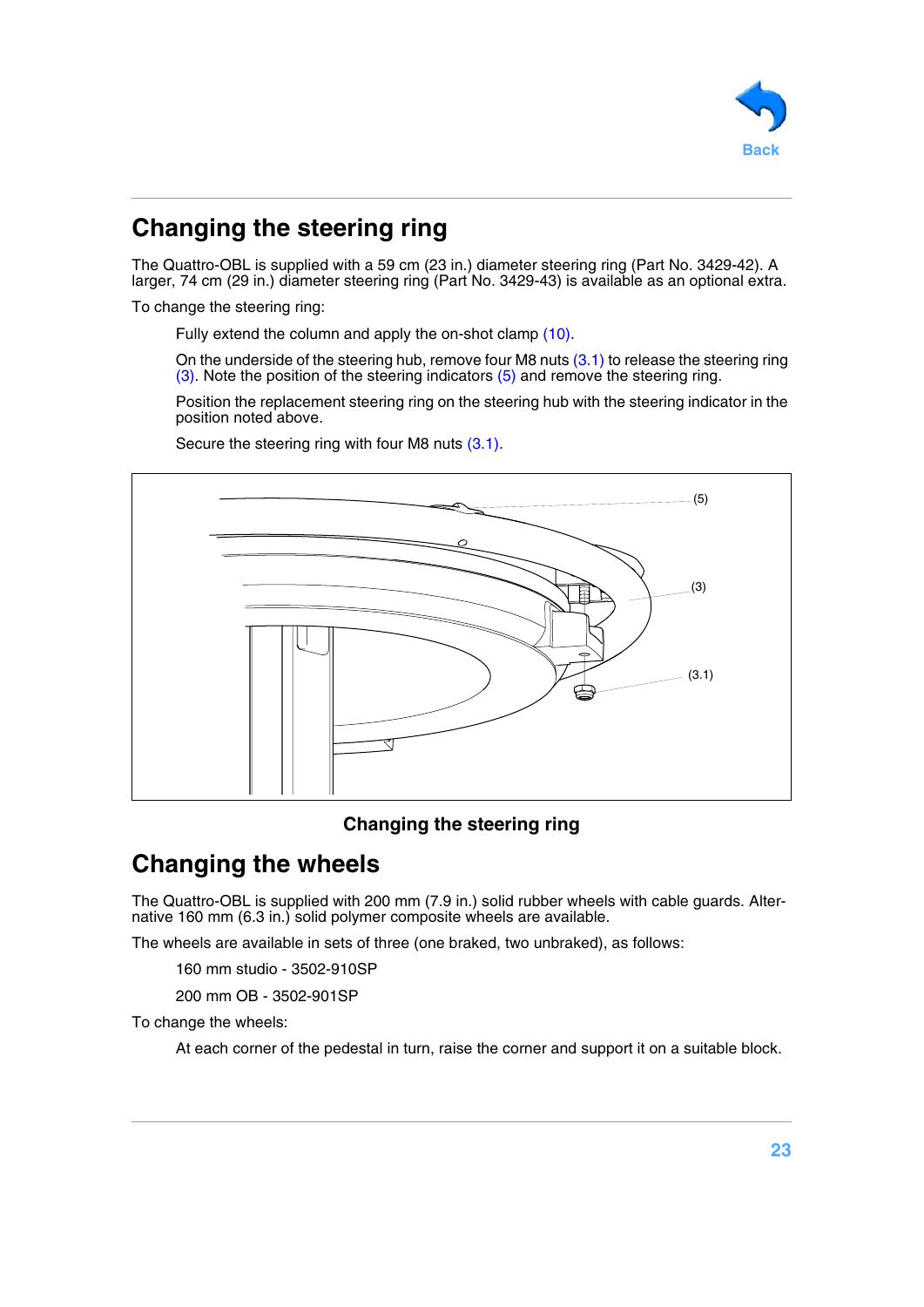<span id="page-23-0"></span>

Unscrew the two cable guard knobs [\(11.1\)](#page-23-3) until the clamp sleeves [\(11.2\)](#page-23-4) are clear of the cut-outs in the axle mounting block  $(12.4)$ .

Remove the wheel assembly [\(12\),](#page-23-2) complete with cable guard [\(11\).](#page-7-10)



**WARNING! Ensure braked wheel (with brake bar** [\(12.5\)](#page-23-6)**) is installed below brake pedal** [\(8\)](#page-23-0)**.**

Refit the wheel assembly [\(12\)](#page-23-2) on the axle mounting block [\(12.4\).](#page-23-5)

Set the cable guard [\(11\)](#page-23-1) to the correct height, then screw down the two cable guard knobs  $(11.1)$  so that the clamp sleeves  $(11.2)$  engage in the cut-outs in the axle mounting block [\(12.4\)](#page-23-5). Fully tighten the cable guard knobs.



<span id="page-23-6"></span><span id="page-23-5"></span><span id="page-23-4"></span><span id="page-23-3"></span><span id="page-23-2"></span><span id="page-23-1"></span>**Changing the wheels**